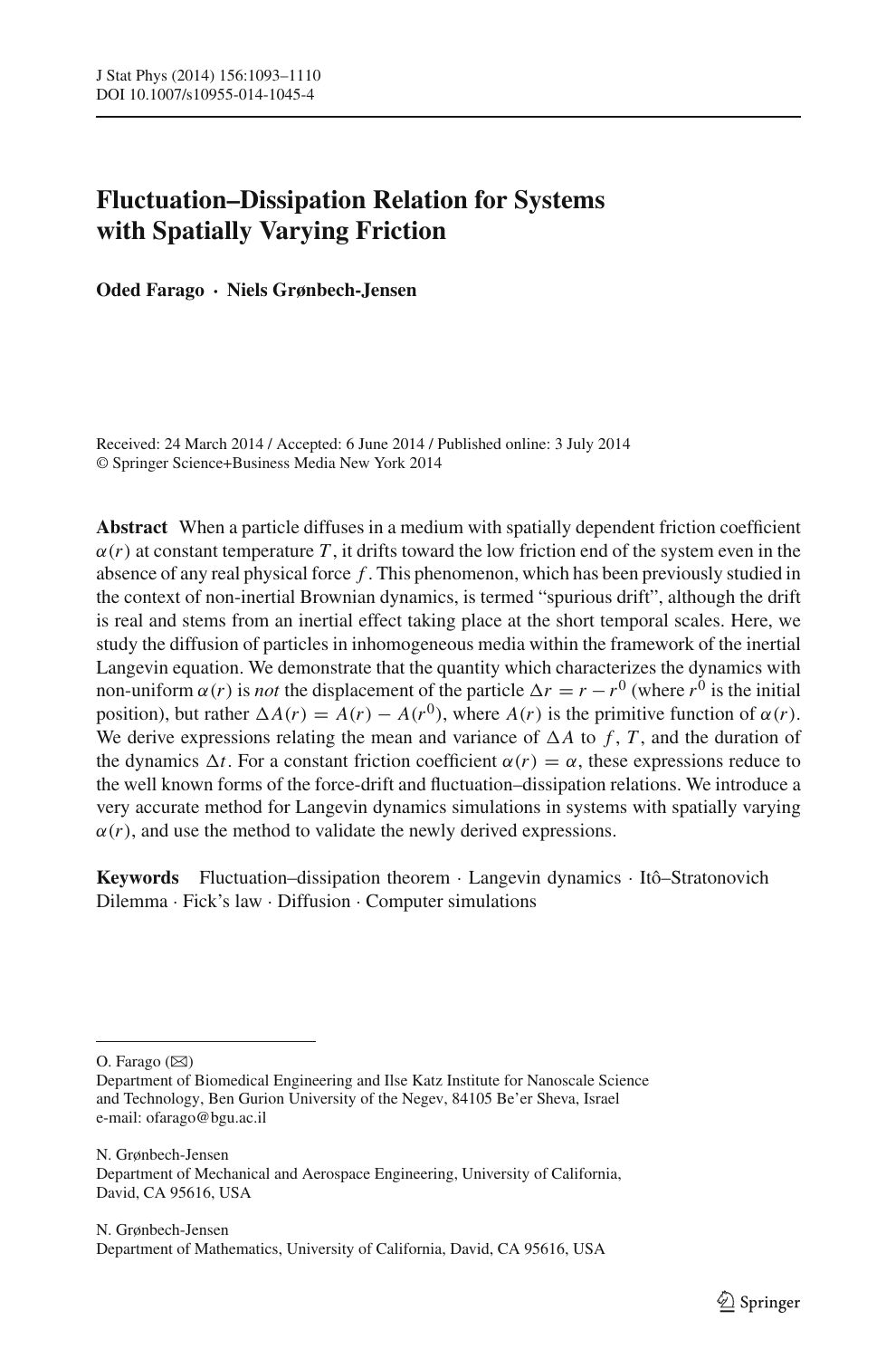## **1 Introduction**

In his ground-breaking 1905 paper on Brownian motion [\[1\]](#page-16-0), Einstein noticed that the same random thermal forces from the suspending medium that cause the diffusive motion of the particle, also produce the friction experienced by the particle when pulled through the same fluid medium. From this observation, Einstein was able to use statistical mechanics to derive the fluctuation–dissipation relation

<span id="page-1-2"></span>
$$
D = \frac{k_B T}{\alpha},\tag{1}
$$

between the diffusion constant *D*, friction coefficient  $\alpha$ , temperature *T*, and the Boltzmann constant  $k_B$ . Three years later, Langevin introduced a very different approach to describe Brownian motion [\[2\]](#page-16-1). In contrast to Einstein, who considered the Focker–Plank equation governing the particle's probability distribution, Langevin focused on the particle's equation of motion

$$
m\dot{v} = f(r(t)) - \alpha v + \beta(t),\tag{2}
$$

<span id="page-1-0"></span>where *m* is the mass of the particle and  $v(t) = \dot{r}$  is its velocity. The Langevin equation describes Newtonian dynamics under the influence of three forces: (i) a deterministic force *f* , (ii) a friction force  $-\alpha v$  proportional to the velocity with friction coefficient  $\alpha > 0$ , and (iii) a stochastic force  $\beta(t)$  representing fluctuations arising from interactions with the embedding medium that produces the friction. The stochastic force can be conveniently modeled by a delta-correlated ("white") Gaussian noise with statistical properties [\[3\]](#page-16-2):

$$
\langle \beta(t) \rangle = 0 \tag{3}
$$

<span id="page-1-1"></span>
$$
\langle \beta(t)\beta(t')\rangle = 2\alpha k_B T \delta(t - t'),\tag{4}
$$

where  $\langle \cdots \rangle$  means a statistical average. This statistical definition of  $\beta(t)$  ensures that the motion satisfies Einstein's fluctuation–dissipation relation, as can be easily realized by considering the overdamped limit of Eq.  $(2)$  for a flat potential  $(f = 0)$ . In this limit, the Langevin equation simplifies to

<span id="page-1-3"></span>
$$
\alpha v = \beta(t),\tag{5}
$$

and by integrating the equation over time and using Eqs. [\(3\)](#page-1-1) and [\(4\)](#page-1-1), one finds that the displacement of the particle satisfies  $\langle \Delta r \rangle = 0$ , and

$$
\langle (\Delta r)^2 \rangle = 2Dt,\tag{6}
$$

<span id="page-1-5"></span>with  $D = k_B T/\alpha$ , as in Eq. [\(1\)](#page-1-2).

Langevin's work began a new field in mathematics that deals with stochastic differential equations, namely equations in which one (or more) of the terms is a stochastic process. Stochastic differential equations require their own new calculus. The two most common versions of stochastic calculi were proposed and developed by Itô [\[4](#page-16-3)] and Stratonovich [\[5\]](#page-16-4). The difference between them arises in equations with multiplicative noise, e.g., in Eq. [\(5\)](#page-1-3) with a coordinate-dependent friction coefficient  $\alpha(r)$ . In order to calculate the particle's trajectory, one needs to integrate Eq. [\(5\)](#page-1-3) over a time interval  $\Delta t$  [\[6](#page-16-5)]. For a uniform  $\alpha$ , the integral over the stochastic noise is a well-defined Wiener process [\[7,](#page-16-6)[8](#page-16-7)]

<span id="page-1-4"></span>
$$
\int_{0}^{\Delta t} \beta(t) dt = \sqrt{2\alpha k_B T \Delta t} \sigma,
$$
\n(7)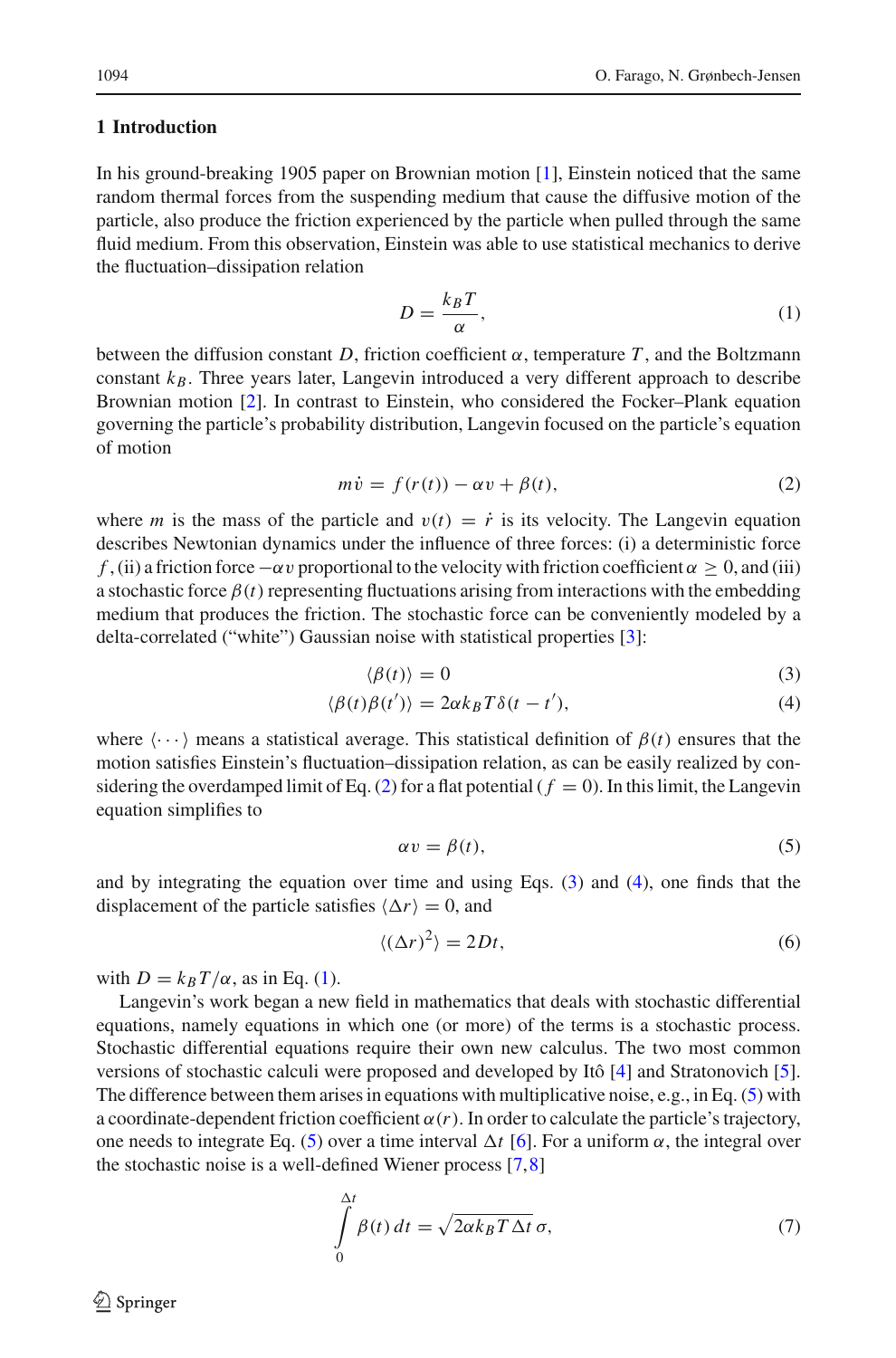$$
\langle \sigma \rangle = 0 \; ; \; \langle \sigma^2 \rangle = 1. \tag{8}
$$

<span id="page-2-0"></span>For a non-uniform  $\alpha(r)$ , the integral is ill-defined, since one needs to specify both the trajectory and at which points along the trajectory the friction coefficient in Eq. [\(7\)](#page-1-4) is evaluated. In the Itô convention [\[4](#page-16-3)], the friction coefficient is taken at the beginning of the time interval, while the Stratonovich convention considers the algebraic mean of the initial and final frictions [\[5](#page-16-4)] (which, for a small time interval, can be considered close to the friction at the mid-point). Another commonly used convention is due to Hänggi [\[9](#page-16-8)]. The latter uses the value of the friction coefficient at the end of the time interval. In ordinary differential equations, all the above conventions result in similar trajectories when the time step becomes infinitesimal. However, the Wiener process is non-differentiable and, therefore, for the stochastic equation [\(5\)](#page-1-3), the different calculi lead to *different* results of  $r(t)$  for arbitrarily small integration time steps (see Ref. [\[10](#page-16-9), Sect. 3.3.3]). The resulting ambiguity about the appropriate way to interpret Eq. [\(7\)](#page-1-4) is known as the Itô–Stratonovich dilemma [\[7](#page-16-6)[,11\]](#page-17-0). Remarkably, it is in fact the Hänggi convention that yields the correct equilibrium distribution of the particle at constant *T* [\[12\]](#page-17-1), which is the reason why this interpretation is also known as the "isothermal" convention.

Diffusion in a medium with spatially dependent friction coefficient raises yet another serious problem concerning the validity of the fluctuation–dissipation theorem. Can one simply generalize Eq. [\(1\)](#page-1-2) and write that  $D(r) = k_B T/\alpha(r)$ , and what is the physical meaning of a coordinate dependent diffusion coefficient? [\[13](#page-17-2)] The problem lies in the fundamental difference between friction and diffusion. The former is a quantity that can be defined locally by considering the motion of a particle in a flat potential at zero temperature. Setting  $f = 0$ and  $\beta = 0$  in Eq. [\(2\)](#page-1-0), and integrating the equation over the time interval  $\Delta t$ , leads to

$$
m\Delta v = -\int_{0}^{\Delta t} \alpha(r(t))v dt
$$
  
= 
$$
-\int_{r^{0}}^{\rho+\Delta r} \alpha(r) dr = -\alpha(r^{0})\Delta r + \mathcal{O}(\Delta r)^{2},
$$
 (9)

<span id="page-2-1"></span>where  $\Delta r = r(\Delta t) - r^0$  and  $\Delta v = v(\Delta t) - v^0$  denote the displacement and the change in velocity, respectively. Thus,  $\alpha(r^0)$  can be defined as the limiting value of  $-m\Delta v/\Delta r$ , the ratio between the change in momentum and displacement. In contrast to the friction coefficient, the diffusion constant is not a local quantity, but is rather defined by the long time asymptote of Eq. [\(6\)](#page-1-5). As the particle diffuses away from the point of origin, it explores new parts of the system and experiences a varying friction coefficient. For a general friction function  $\alpha(r)$ , it is not a-priory clear why the mean squared displacement should even grow linearly with *t*, as implied by Eq. [\(6\)](#page-1-5). Recently, for instance, it has been argued that certain functional forms of  $\alpha(r)$  yield anomalous diffusion where  $\langle (\Delta r)^2 \rangle \sim t^z$  with  $z \neq 1$  [\[14](#page-17-3)]. Moreover, the problem cannot be dealt with by considering short time dynamics where the particle remains close to the initial coordinate. Eq. [\(6\)](#page-1-5) is relevant only on time scales much longer than the relaxation time  $\tau \sim m/\alpha$ , whereas on shorter time scales the motion of the particle is ballistic and does not obey Eq. [\(6\)](#page-1-5) at all (not even for a uniform  $\alpha$ ) [\[7\]](#page-16-6). These considerations suggest that the concept of spatially dependent diffusion constant is somewhat ambiguous, and that an alternative formulation for the fluctuation–dissipation relation must be sought for.

In this paper we generalize the fluctuation–dissipation relation to systems with nonuniform friction coefficients. The discussion extends our previous study on the Itô–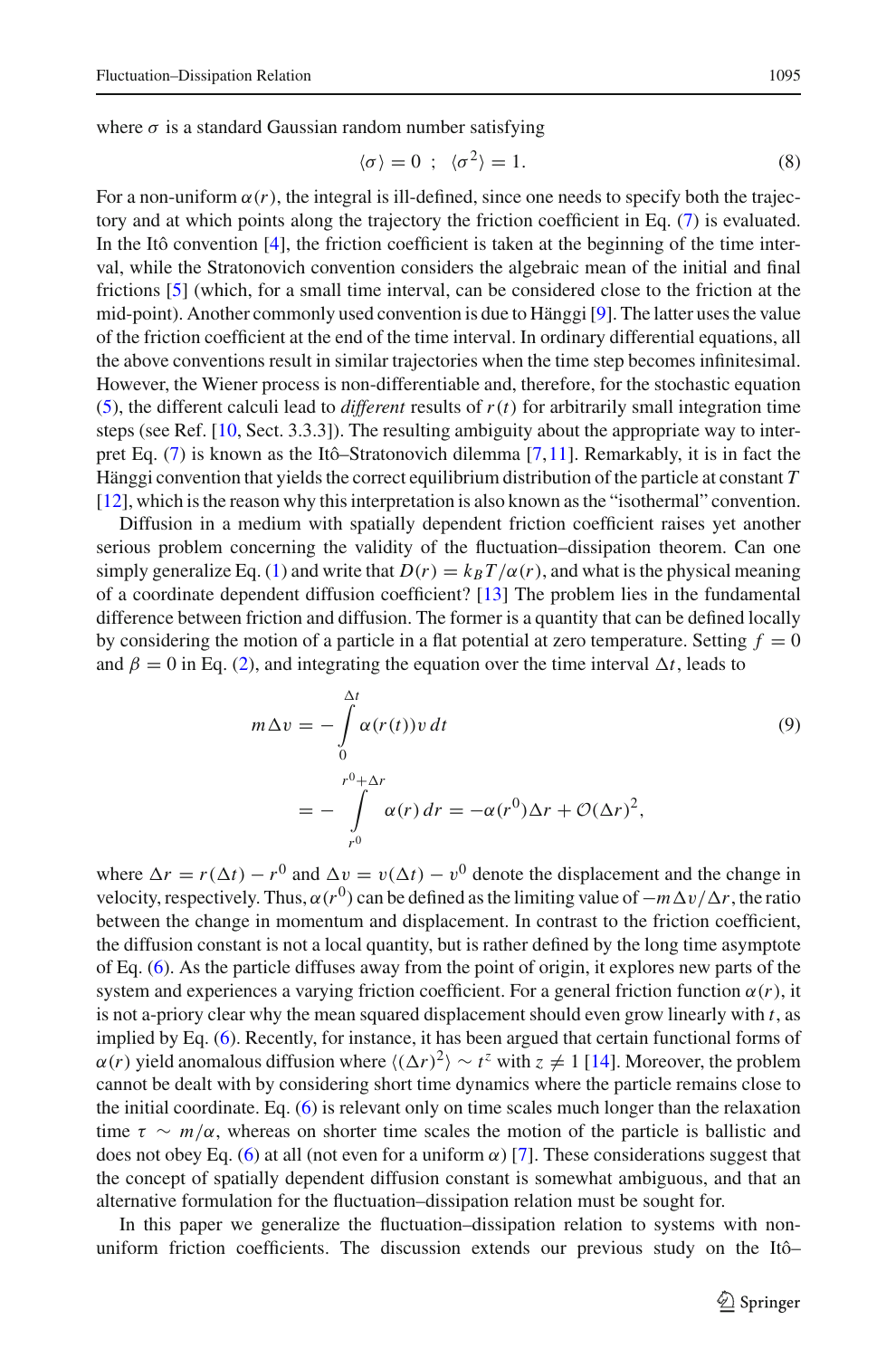Stratonovich dilemma, in which we focused on the "spurious drift" (see Sect. [2.1](#page-3-0) below for an explanation of this term) of a particle in the presence of a friction gradient [\[15\]](#page-17-4). Our treatment is based on the full intertial Langevin equation [\(2\)](#page-1-0), and we highlight the fact that the friction (dissipation) and noise (fluctuations) terms in this equation are governed by slightly different friction coefficients. We reintroduce our new "inertial" convention, which has been developed based on the analysis of Eq. [\(2\)](#page-1-0), and which employs different friction coefficients for the fluctuation and dissipation contributions. In Ref. [\[15\]](#page-17-4) we found both the inertial and isothermal conventions to produce the most accurate distribution functions when implemented in Langevin dynamics simulations. Here, we demonstrate that the former outperform the latter in cases when the friction coefficient changes very rapidly. We use the simulations to verify the validity of the newly derived fluctuation–dissipation relationship, as well as of other theorertical predictions.

The paper is organized as follows: In Sect. [2](#page-3-1) we derive expressions for the drift (and the associated "spurious force") experienced by a particle when traveling in a medium with spatially dependent friction coefficient. We also present a generalized form for the fluctuation– dissipation relation. The derived expressions are tested and validated computationally in Sect. [3,](#page-9-0) where we present our method for Langevin dynamics simulations. The results are summarized and discussed in Sect. [4.](#page-15-0)

## <span id="page-3-1"></span>**2 Theory**

### <span id="page-3-0"></span>2.1 The Spurious Force

When a particle diffuses in a flat potential in a medium with constant  $\alpha$ , the mean displacement of the particle (averaged over an ensemble of stochastic trajectories or, equivalently, an ensemble of particles) vanishes:  $\langle \Delta r \rangle = 0$ . In the presence of a friction gradient, the mean displacement does not vanish:  $\langle \Delta r \rangle \neq 0$ —a phenomenon that has been termed "spurious" drift". The drift, which is in the opposite direction to the friction gradient, is, of course, not spurious, but rather represents the effect of inertia. It originates from the fact that when the particle travels toward a less viscous regime (i.e., against the friction gradient), it suffers less dissipation and therefore travels longer distances. This inertial effect is countered by a "trapping effect" that takes place on time scales larger than the ballistic relaxation time τ ∼ *m*/α, and which has precisely the same origin, namely the fact that the ballistic distance decreases with  $\alpha$ . At the large time scales, the larger friction slows down the diffusion of the particle and, thus, traps it in the more viscous regime. In the case of a flat potential, the equilibrium distribution of the particle [which is independent of  $\alpha(r)$ ] is uniform, which means that, on average, the particle spends the same amount of time in each part of the system. This implies that the drift, which favors the low viscosity regime, precisely balances the slower diffusion on the high viscosity end.

Since the drift is an inertial effect, it must be dealt with within the framework of the full inertial Langevin equation [\(2\)](#page-1-0), and not by using its strictly overdamped, non-inertial form Eq. [\(5\)](#page-1-3). Assuming a flat potential  $(f = 0)$ , and integrating Eq. [\(2\)](#page-1-0) over the time interval from  $t = 0$  to  $t = \Delta t$ , we arrive at the "integrated Langevin equation"

<span id="page-3-2"></span>
$$
m\Delta v = -\int_{r^0}^{r^0 + \Delta r} \alpha(r) dr + \int_{0}^{\Delta t} \beta(t) dt.
$$
 (10)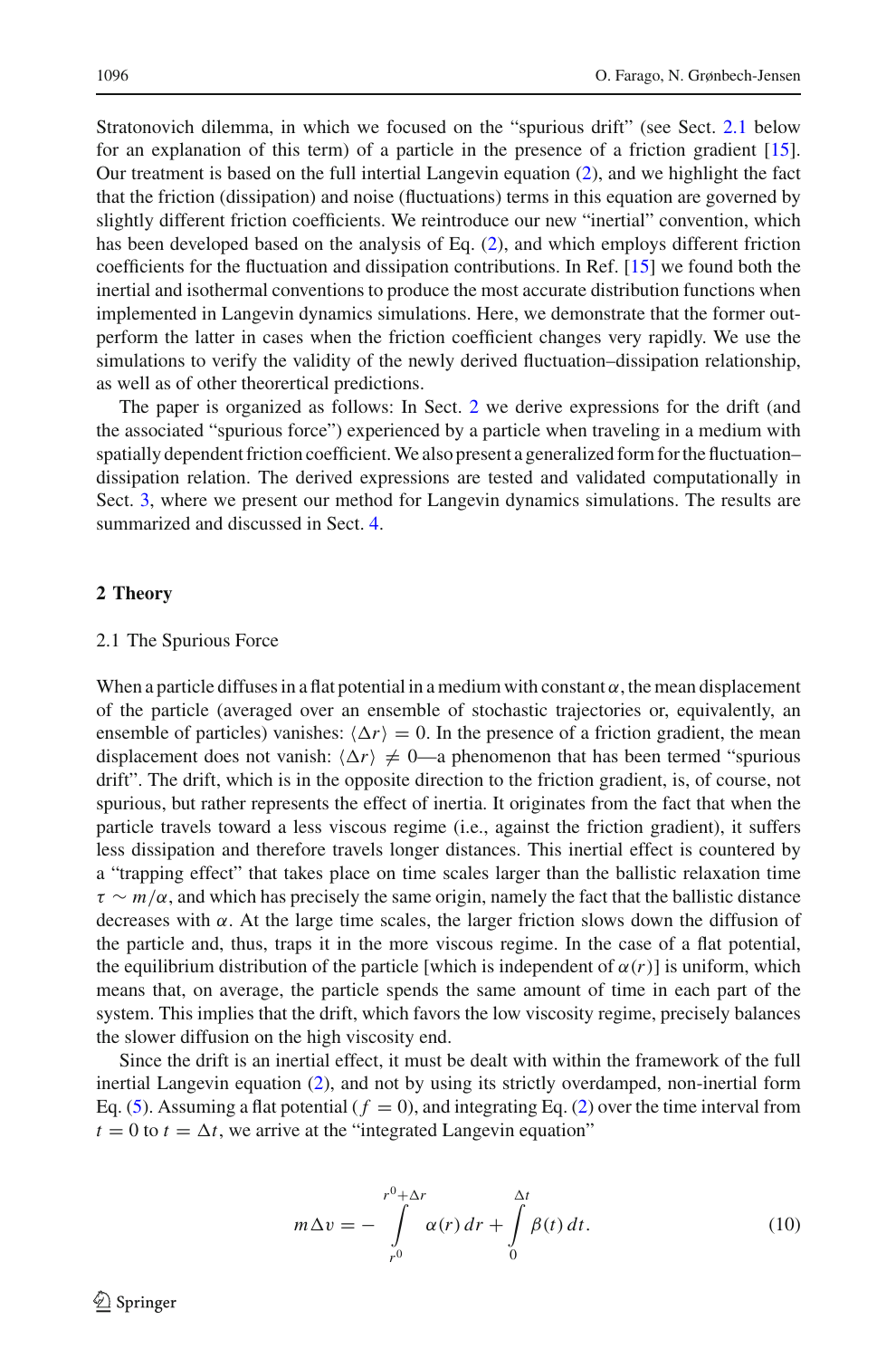The terms on the r.h.s. of Eq. [\(10\)](#page-3-2), which give the friction and noise contributions to the change in the momentum, are governed by two distinct friction coefficients representing different averages of the friction function during the time interval. The friction term features the spacially averaged friction coefficient,  $\bar{\alpha}_r$ 

$$
\bar{\alpha}_r = \frac{\int_{r_0}^{r_0 + \Delta r} \alpha(r) dr}{\Delta r} = \frac{A(r_0 + \Delta r) - A(r_0)}{\Delta r} \equiv \frac{\Delta A}{\Delta r},\tag{11}
$$

<span id="page-4-1"></span>where  $A(r)$  is the primitive function of  $\alpha(r)$ . The spatially averaged friction coefficient,  $\bar{\alpha}_r$ , has the following properties: (i) It depends on the initial and final coordinates, but not on the trajectory  $r(t)$  between them. (ii) It is a well defined quantity that exists even if  $\alpha(r)$ is discontinuous. (iii) For smooth friction functions and sufficiently small  $\Delta r$ ,  $\bar{\alpha}_r$  is well approximated by the Stratonovich friction coefficient

$$
\bar{\alpha}_r \simeq \frac{\alpha(r^0) + \alpha(r^0 + \Delta r)}{2} \simeq \alpha(r^0) + \frac{\alpha'(r^0)}{2} \Delta r.
$$
 (12)

<span id="page-4-2"></span>The noise term in Eq. [\(10\)](#page-3-2) is governed by a different friction coefficient. This term represents a sum of random Gaussian variables with vanishing correlation time. Therefore, it can be *formally* written as an integral of a Wiener process [compare with Eq. [\(7\)](#page-1-4)]

$$
\int_{0}^{\Delta t} \beta(t) dt = \sqrt{2\bar{\alpha}_t k_B T \Delta t} \,\sigma,\tag{13}
$$

<span id="page-4-3"></span>where  $\sigma$  is a standard Gaussian random variable [see Eq. [\(8\)](#page-2-0)], and

$$
\bar{\alpha}_t = \frac{\int_0^{\Delta t} \alpha(r(t)) \, dt}{\Delta t} \tag{14}
$$

<span id="page-4-0"></span>is the time-averaged friction coefficient. In contrast to  $\bar{\alpha}_r$ , which depends only on the end points of the interval, the calculation of  $\bar{\alpha}_t$  requires full knowledge of the trajectory,  $r(t)$ , during the time step. Without this information,  $\bar{\alpha}_t$  cannot be uniquely determined since there exists not just one path, but a distribution of possible trajectories, leading from  $r^0$  to  $r^0 + \Delta r$ . This is the origin of the Itô–Stratonovich dilemma. While Eq. [\(14\)](#page-4-0) is formally correct, it bears no physical meaning for non-zero time steps as it is based on the assumption that the noise is temporally uncorrelated (white), which is only true for vanishing  $\Delta t$ . For time steps  $\Delta t > 0$ , the friction gradient colors the noise, since the noise value at one time instance changes the trajectory of the particle and, thereby, influences the noise statistics at a following instance in time.

To address the above problem and make Eq. [\(10\)](#page-3-2) physically unambiguous, we need to consider the ensemble average over all possible trajectories starting at  $r<sup>0</sup>$ , rather than a single path of the particle. On the l.h.s. of Eq.  $(10)$  we have the change in the momentum of the particle which, in the absence of deterministic forces  $(f = 0)$ , must have a vanishing ensemble average. On the r.h.s. we have the friction and noise forces. In accordance with Einstein's idea, these terms arise from the random forces caused by the collisions with the molecules of the thermal bath. The collisions occur at such a fast rate that it can be assumed that the particle barely moves before experiencing enough collisions to make the central limit theorem applicable (see discussion in Sect. 4.5 of Ref. [\[16\]](#page-17-5)). Thus, the total change in the momentum of the particle during an arbitrarily small time step is normally distributed. The friction force represents the mean rate of change in the momentum, while the noise accounts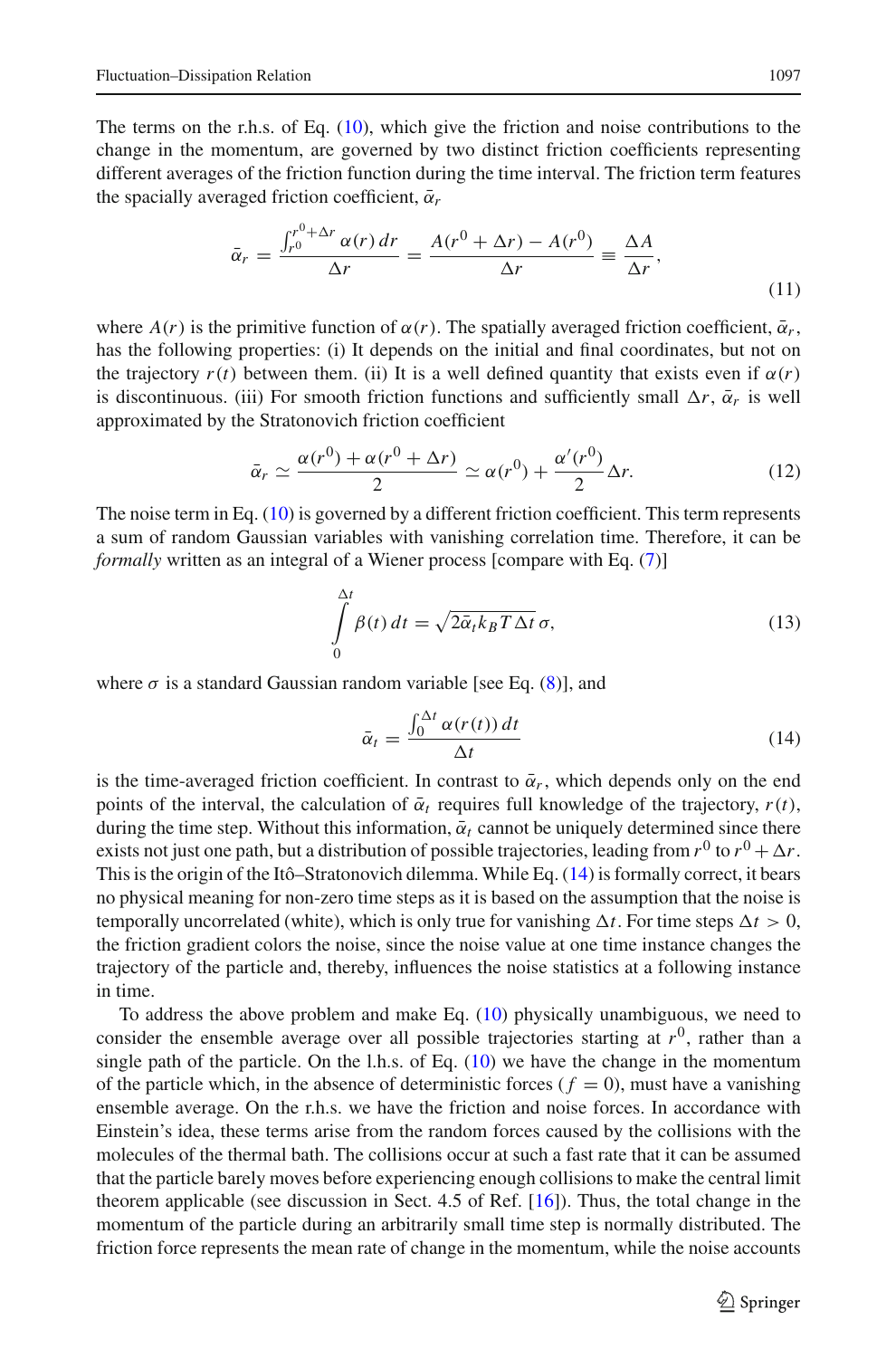for the statistical fluctuations around the mean and, therefore, has a vanishing ensemble average at each instance during the time interval  $\Delta t$ . This implies that the ensemble average of the change in the momentum due to the noise must vanish

$$
\left\langle \int_{0}^{\Delta t} \beta(t) dt \right\rangle = 0, \tag{15}
$$

<span id="page-5-4"></span>and this feature must be incorporated in the integral form of the Langevin equation [\(10\)](#page-3-2) to make it consistent with the fluctuation–dissipation relationship. That leaves us with only the friction term in Eq. [\(10\)](#page-3-2) whose ensemble average must therefore also vanish, and by using Eq.  $(11)$  we conclude that the drift satisfies

$$
\langle \bar{\alpha}_r \Delta r \rangle = \langle \Delta A \rangle = 0. \tag{16}
$$

<span id="page-5-0"></span>Notice that Eq. [\(16\)](#page-5-0) holds for any time interval  $\Delta t$  (i.e., both in the ballistic and diffusive regimes), for as long as  $f = 0$ . For a constant  $\alpha$  it reduces to the no-drift condition:  $\langle \Delta r \rangle = 0$ .

As noted above, the drift does not arise from the action of any real force but rather from the friction gradient. Using Eq.  $(12)$  in  $(16)$  we arrive at

$$
\langle \Delta r \rangle \simeq -\frac{\alpha'}{2\alpha} \langle (\Delta r)^2 \rangle. \tag{17}
$$

<span id="page-5-1"></span>The associated spurious force is defined as the force generating a similar drift in a uniform medium. At short time scales,  $\Delta t \ll \tau \sim m/\alpha$ , the motion of the particle is ballistic  $(\Delta r \simeq v \Delta t)$  and, thus,  $\langle (\Delta r)^2 \rangle \simeq \langle (v \Delta t)^2 \rangle = (k_B T/m) \Delta t^2$ , where the second equality is obtained by virtue of the equilibrium Maxwell–Boltzmann velocity distribution. We thus conclude that in the ballistic regime, the drift is given by

$$
\langle \Delta r \rangle \simeq -\frac{1}{2} \frac{\alpha'}{\alpha} \frac{k_B T}{m} \Delta t^2,\tag{18}
$$

which resembles the inertial Newtonian dynamics of a particle under the action of a (spurious) force

$$
f_s = -k_B T \left(\frac{\alpha'}{\alpha}\right). \tag{19}
$$

<span id="page-5-2"></span>On time scales much larger than the ballistic correlation time,  $\Delta t \gg \tau$ , the motion must be compared to the diffusive dynamics of a particle in a uniform medium. For such a particle  $\langle (\Delta r)^2 \rangle = 2D\Delta t = 2(k_BT/\alpha)\Delta t$ , and by inserting this relationship into Eq. [\(17\)](#page-5-1), we arrive at the following expression for the "spurious velocity",  $v_s \equiv \frac{\langle \Delta r \rangle}{\Delta t}$ 

$$
\alpha v_s = -k_B T \left(\frac{\alpha'}{\alpha}\right). \tag{20}
$$

This result can be compared to the velocity of a particle dragged by a (spurious) force of magnitude

$$
f_s = -k_B T\left(\frac{\alpha'}{\alpha}\right),\tag{21}
$$

<span id="page-5-3"></span>in a liquid with friction coefficient  $\alpha$ . Remarkably, Eqs. [\(19\)](#page-5-2) and [\(21\)](#page-5-3) provide identical expressions for the spurious force at both the short- and long-time limits, representing both ballistic and diffusive behavior. Notice that the spurious force calculation derived here is based on a first order expansion of  $\alpha(r)$  in  $\Delta r$  [Eq. [\(12\)](#page-4-2)], which is only valid for smoothly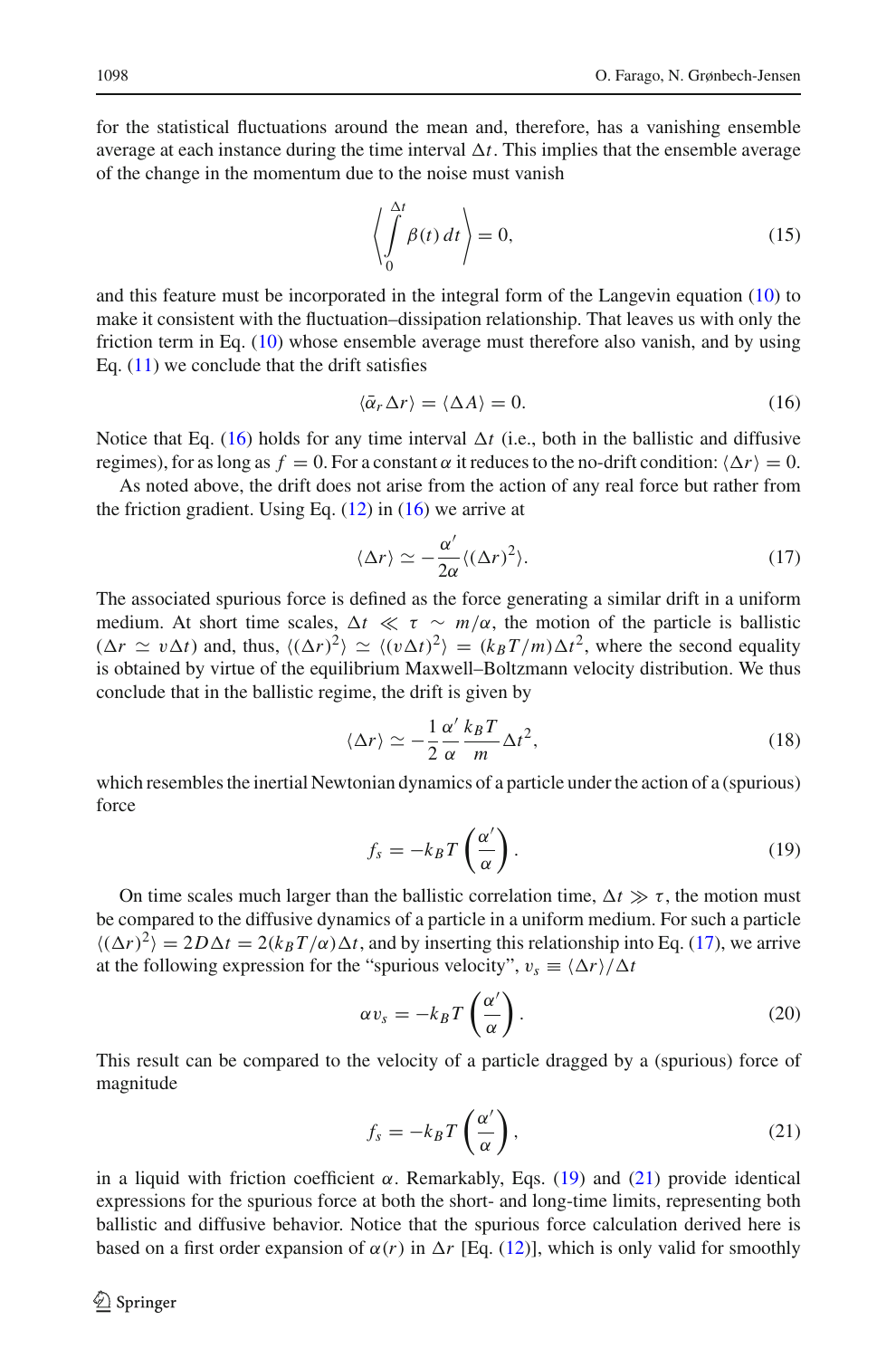varying friction and requires that the variation in  $\alpha(r)$  during the time interval is relatively small ( $\alpha' \Delta r \ll \alpha$ , i.e., a weak spurious force). This is a reasonable approximation in the shorttime ballistic regime, but may be questionable in the diffusive time-scale. In what follows (see especially Sect. [2.3](#page-7-0) and the results in Fig. [2\)](#page-12-0), we will go beyond this approximation and allow larger variations in  $\alpha(r)$ .

## 2.2 Force Measurements

Part of the renewed interest in the Itô–Stratonovich dilemma stems from the relevance of the topic to experiments involving femto-Newton force measurements  $[17,18]$  $[17,18]$ . When the particle under investigation is found close to the surface of the sample cell, its diffusion coefficients parallel and perpendicular to the boundary decrease due to the hydrodynamic interactions between the surface and particle. In light of the debate that has erupted about the interpretation of the results of such experiments  $[18,19]$  $[18,19]$  $[18,19]$ , we here use our formalism to derive a new expression relating the displacement and the deterministic force acting on the particle. Since it is impossible to address the force variations on time scales smaller than the measurement interval  $\Delta t$ , we will assume that the force f is constant during this time frame. Without any further assumptions, we start with Eq. [\(10\)](#page-3-2), but now in the presence of a constant deterministic force *f* , and we take the ensemble average of the different terms. Using Eqs.  $(11)$  and  $(15)$  we arrive at

$$
m\langle \Delta v \rangle = f \Delta t - \langle \bar{\alpha}_r \Delta r \rangle = f \Delta t - \langle \Delta A \rangle.
$$
 (22)

<span id="page-6-0"></span>In Sect. [2.1](#page-3-0) we argued that for  $f = 0$ , there can be no change in the (ensemble) average momentum of the particle, which means that the l.h.s. of Eq.  $(22)$  must vanish for any  $\Delta t$ . This is obviously not true when  $f \neq 0$  since the force results in a change in the momentum. However, when  $\Delta t \gg \tau$ , the velocity of the particle becomes uncorrelated with the initial velocity at  $t = 0$ . Starting at  $r^0$  with an ensemble of particles with an equilibrium velocity (Maxwell–Boltzmann) distribution, the velocity distribution at  $\Delta t \gg \tau$  is expected to attain the same equilibrium form. Therefore, for  $\Delta t \gg \tau$ , the result  $\langle \Delta v \rangle = 0$  still holds, and when used in Eq. [\(22\)](#page-6-0) it leads to

$$
f = \frac{\langle \bar{\alpha}_r \Delta r \rangle}{\Delta t} = \frac{\langle \Delta A \rangle}{\Delta t}.
$$
 (23)

<span id="page-6-1"></span>When the friction coefficient is constant, this expression becomes  $f = \alpha \langle v \rangle$ , where  $\langle v \rangle \equiv$  $\langle \Delta r \rangle / \Delta t$  is the drift velocity.

When the variation in  $\alpha(r)$  during the time interval is small (yet non-negligible!), the truncated expansion on the r.h.s. of Eq.  $(12)$  can be used in Eq.  $(23)$ , yielding

$$
f \simeq \frac{\alpha \langle \Delta r \rangle}{\Delta t} + \frac{\alpha' \langle (\Delta r)^2 \rangle}{2\Delta t}.
$$
 (24)

<span id="page-6-2"></span>If we *define* a spatially dependent diffusion coefficient as  $D(r) = k_B T/\alpha(r)$ , and also assume that  $\langle (\Delta r)^2 \rangle = 2D\Delta t$ , then Eq. [\(24\)](#page-6-2) can be rewritten as

$$
f \simeq \frac{\alpha \langle \Delta r \rangle}{\Delta t} - \alpha D', \tag{25}
$$

<span id="page-6-3"></span>where  $D' \equiv dD/dr = -k_BT(\alpha'/\alpha^2)$ . The last equation has been used in Ref. [\[18](#page-17-7)] for the force measurements. Unlike Eq. [\(23\)](#page-6-1) which is asymptotically correct (for  $\Delta t \gg \tau$ ), Eq. [\(25\)](#page-6-3) is an approximation involving a first order expansion of  $\alpha(r)$  in  $\Delta r$  [Eq. [\(12\)](#page-4-2)]. This approximation is valid only when  $\alpha(r)$  is a well-behaved smooth function and the

 $\mathcal{L}$  Springer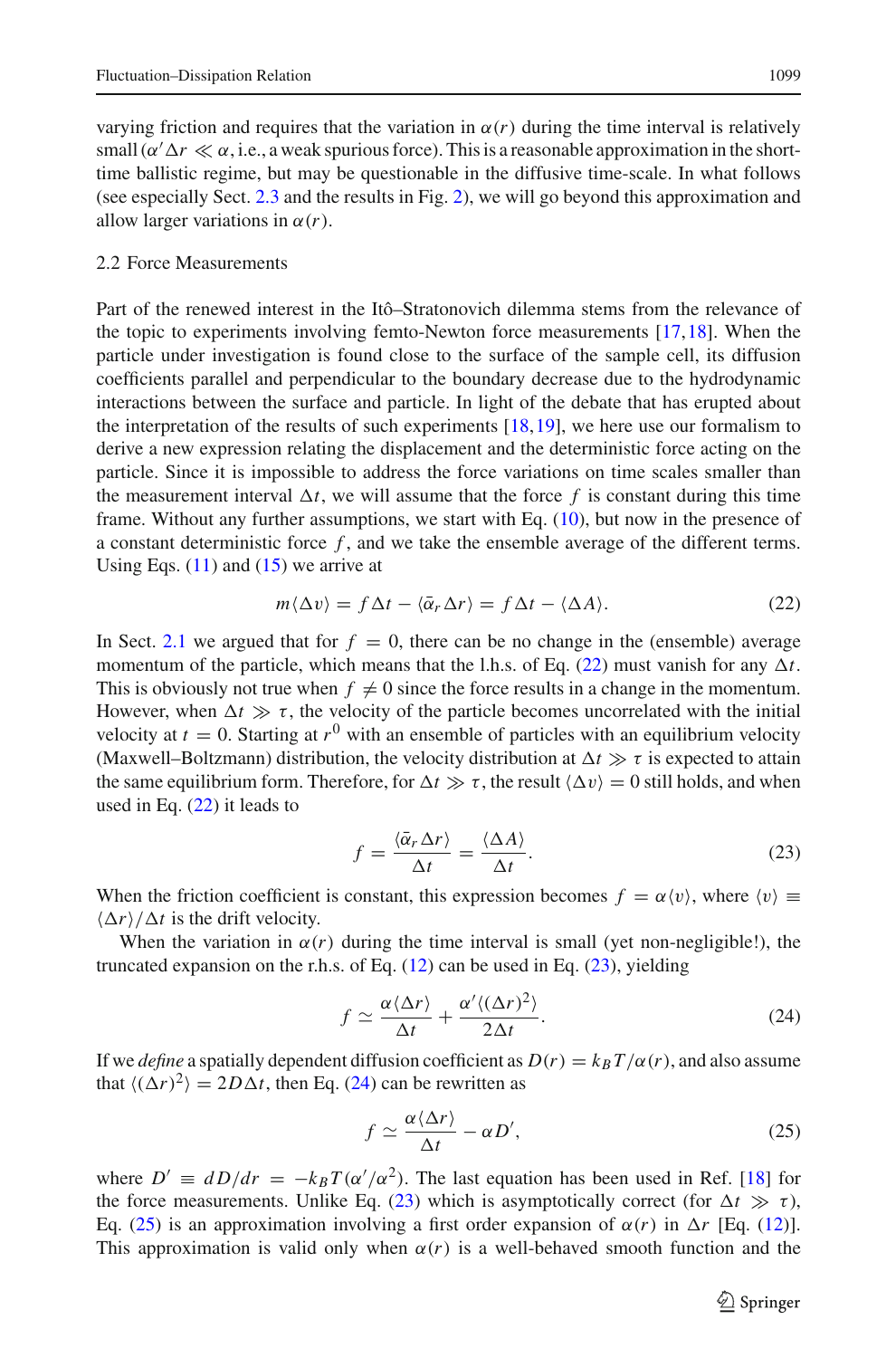variations in  $\alpha(r)$  during the time interval  $\Delta t$  are small. Additionally, Eq. [\(25\)](#page-6-3) also features a spatially dependent diffusion coefficient  $D(r) = k_B T/\alpha(r)$ , and involves the assumption that  $\langle (\Delta r)^2 \rangle = 2D\Delta t$ . The latter result is an approximate form of the fluctuation–dissipation relation, which is correct only if the variations in  $\alpha(r)$  are neglected to zeroth order [i.e., assuming  $\alpha = \alpha(r^0)$ . In the following Sect. [2.3](#page-7-0) we present a generalized form for the fluctuation–dissipation relationship that takes the variations in  $\alpha(r)$  into account. In Sect. [2.4](#page-8-0) we discuss the physical meaning of a spatially dependent diffusion coefficient in general, and the definition  $D(r) = k_B T/\alpha(r)$  in particular.

#### <span id="page-7-0"></span>2.3 The Fluctuation–Dissipation Relationship

To derive the correct form of the fluctuation–dissipation relationship, we set  $f = 0$ , and start with Eq. [\(10\)](#page-3-2), which we now write in a slightly different form

$$
m\Delta v + \bar{\alpha}_r \Delta r = \int\limits_0^{\Delta t} \beta(t') dt'.
$$
 (26)

By squaring the equation and taking the ensemble average, we arrive at

$$
\langle (m\Delta v)^2 + 2m\Delta v \bar{\alpha}_r \Delta r + (\bar{\alpha}_r \Delta r)^2 \rangle = \int_0^{\Delta t} dt'' \int_0^{\Delta t} dt' \langle \beta(t'')\beta(t') \rangle.
$$
 (27)

At large times,  $\Delta t \gg \tau$ , the expression on the l.h.s. of this equation is dominated by the third term, which roughly grows linearly with  $\Delta t$  while the other two terms remain finite. The term on the r.h.s. can be evaluated by using Eq. [\(4\)](#page-1-1) with  $\alpha = \alpha(t)$ . This leads us to the asymptotic equation

$$
\langle (\bar{\alpha}_r \Delta r)^2 \rangle = \langle (\Delta A)^2 \rangle = \int_0^{\Delta t} 2 \langle \alpha(t) \rangle k_B T \, dt, \tag{28}
$$

<span id="page-7-1"></span>which is the generalized form of the fluctuation–dissipation relationship for system with spatially dependent friction. For a constant friction coefficient  $\alpha$ , the relationship reduces to the well known form  $\langle (\Delta r)^2 \rangle = 2(k_B T/\alpha) \Delta t$ . Notice that  $\langle \alpha(t) \rangle = \langle \alpha(r(t)) \rangle$  can also be expressed as

$$
\langle \alpha(r(t)) \rangle = \int_{0}^{\Delta t} \rho(r, t) \alpha(r) \, dr,\tag{29}
$$

<span id="page-7-2"></span>where  $\rho(r, t)$  is the normalized distribution function of the particle at time *t*. This implies that  $\langle \alpha(r(t)) \rangle$  depends on the initial distribution  $\rho(r, 0)$ . If the particle is initially localized at  $r = r^0$ , then  $\rho(r, 0) = \delta(r - r^0)$ .

Another interesting case is that of an infinite system with average nonzero density  $\rho_0 =$ 1/*L*, modeled by periodic boundary conditions to a system with finite length *L*. If the initial distribution  $\rho(r, 0)$  coincides with the equilibrium distribution, which (for  $f = 0$ ) is uniform  $\rho(r, t) = \rho_{eq}(r) = 1/L$ , then Eq. [\(28\)](#page-7-1) simplifies to

$$
\langle (\Delta A)^2 \rangle = 2 \langle \alpha \rangle k_B T \Delta t, \qquad (30)
$$

with  $\langle \alpha \rangle = L^{-1} \int \alpha(r) dr$ .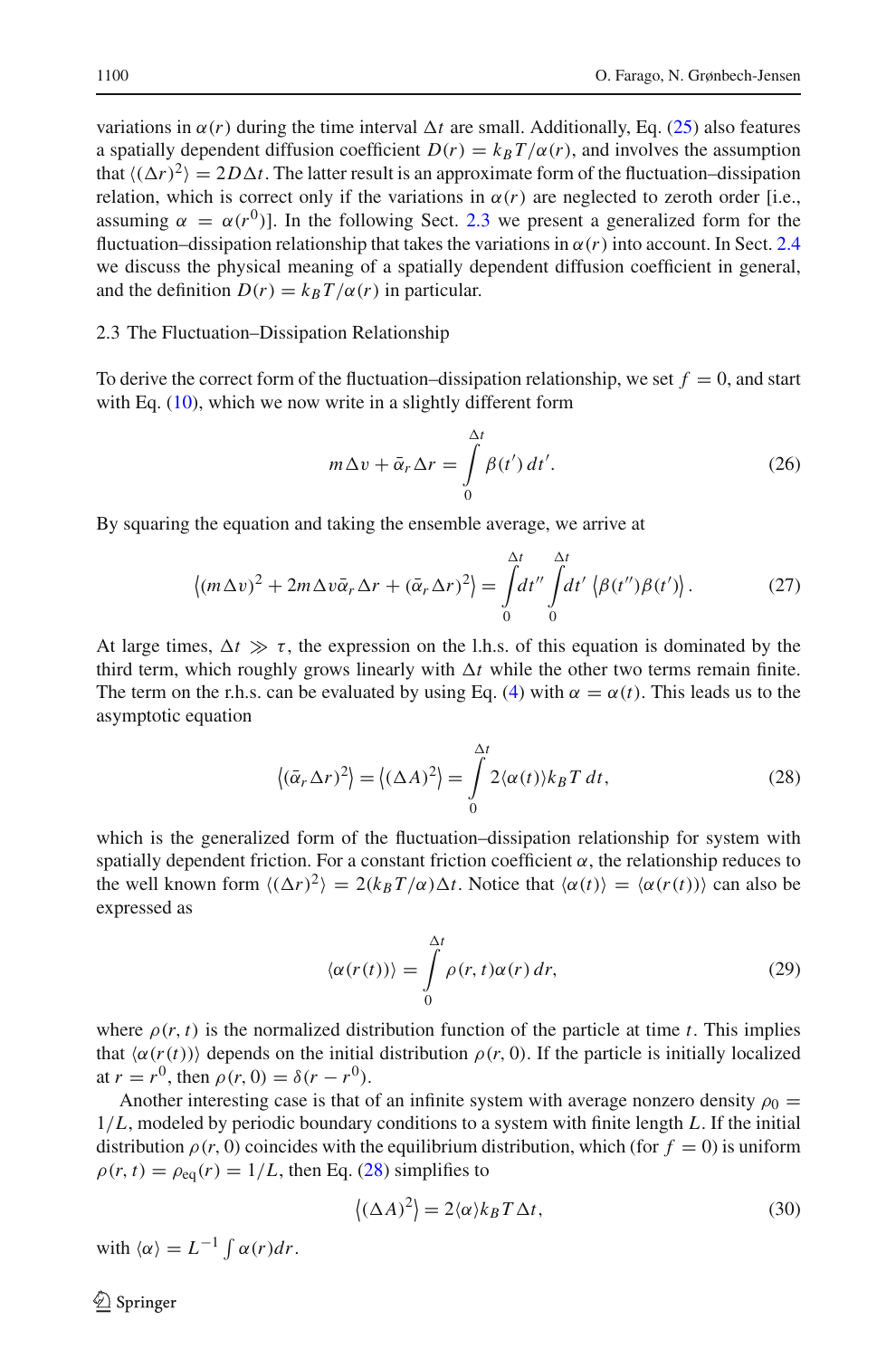However, the far l.h.s. of Eq. [\(28\)](#page-7-1) *cannot* be replaced with  $\langle \alpha \rangle^2 \langle (\Delta r)^2 \rangle$  [or  $\langle \alpha^2 \rangle \langle (\Delta r)^2 \rangle$ ] in this case, since the latter form does not account correctly for the drift of the particle. This highlights the fact that  $\Delta A$ , and not  $\Delta r$ , is the quantity that characterizes the displacement of the particle when traveling in an inhomogeneous medium. This conclusion is also reflected in Eqs. [\(16\)](#page-5-0) and [\(23\)](#page-6-1).

## <span id="page-8-0"></span>2.4 Fick's Second Law

We conclude the analytical part of the paper by returning to our earlier comment [see text after Eq. [\(9\)](#page-2-1)] that the concept of a spatially dependent friction coefficient  $D(r)$  is non-trivial since diffusion is inherently a non-local process. This has motivated us, throughout Sect. [2,](#page-3-1) to derive expressions involving only the local friction coefficient  $\alpha(r)$ . The only context in which  $D(r)$  can be rationalized is the Focker–Planck equation for the probability density of the particle  $\rho(r, t)$ , which can be derived as follows: For the simplicity of the presentation (but without limiting the generality of the derived equation), let us assume that the particle initially is located at  $r^0$  [i.e.,  $\rho(r, 0) = \delta(r - r^0)$ ]. We start by rewriting Eq. [\(28\)](#page-7-1) [together with Eq.  $(29)$ ] in the following explicit form

$$
\int_{-\infty}^{\infty} dr' B^2(r')\rho(r',t) = 2k_B T \int_0^t dt' \int_{-\infty}^{\infty} dr' \alpha(r')\rho(r',t'),\tag{31}
$$

<span id="page-8-1"></span>where  $B(r) \equiv \Delta A(r) = A(r) - A(r^0)$ . Taking the partial derivative with respect to *t* gives

$$
\int_{-\infty}^{\infty} dr' B^2(r') \frac{\partial \rho(r',t)}{\partial t} = 2k_B T \int_{-\infty}^{\infty} dr' \alpha(r') \rho(r',t) = -2k_B T \int_{-\infty}^{\infty} dr' B(r') \frac{\partial \rho(r',t)}{\partial r'}, \quad (32)
$$

where the second equality is obtained via integration by parts, keeping in mind that  $B'(r)$  =  $\alpha(r)$  and using the fact that  $\rho(r, t)$  vanishes for  $r \to \pm \infty$ . By multiplying and dividing the integrand on the r.h.s. of Eq. [\(32\)](#page-8-1) by  $\alpha(r')$ , and using the identify  $2B(r)\alpha(r) = 2B(r)B'(r) =$  $[B^2(r)]'$ , we arrive at

$$
\int_{-\infty}^{\infty} dr' B^2(r') \frac{\partial \rho(r',t)}{\partial t} = -k_B T \int_{-\infty}^{\infty} dr' \left[ B^2(r') \right]' \frac{1}{\alpha(r')} \frac{\partial \rho(r',t)}{\partial r'}.
$$
 (33)

<span id="page-8-3"></span><span id="page-8-2"></span>Integrating by parts the r.h.s. of Eq. [\(33\)](#page-8-2) yields

$$
\int_{-\infty}^{\infty} dr' B^2(r') \frac{\partial \rho(r',t)}{\partial t} = \int_{-\infty}^{\infty} dr' B^2(r') \frac{\partial}{\partial r'} \left[ \frac{k_B T}{\alpha(r')} \frac{\partial \rho(r',t)}{\partial r'} \right].
$$
\n(34)

<span id="page-8-4"></span>Since Eq.  $(34)$  holds for any function  $B(r)$  it must be that

$$
\frac{\partial \rho(r,t)}{\partial t} = \frac{\partial}{\partial r} \left[ \frac{k_B T}{\alpha(r)} \frac{\partial \rho(r,t)}{\partial r} \right].
$$
 (35)

The last equation is Fick's second law, which is commonly written as  $\partial_t \rho = \partial_r[D(r)\partial_r \rho]$ , with  $D(r)$  being the spatially dependent diffusion coefficient. Comparing this form to Eq. [\(35\)](#page-8-4), we find that  $D(r) = k_B T/\alpha(r)$ , which is the natural generalization of Eq. [\(1\)](#page-1-2).

 $\circled{2}$  Springer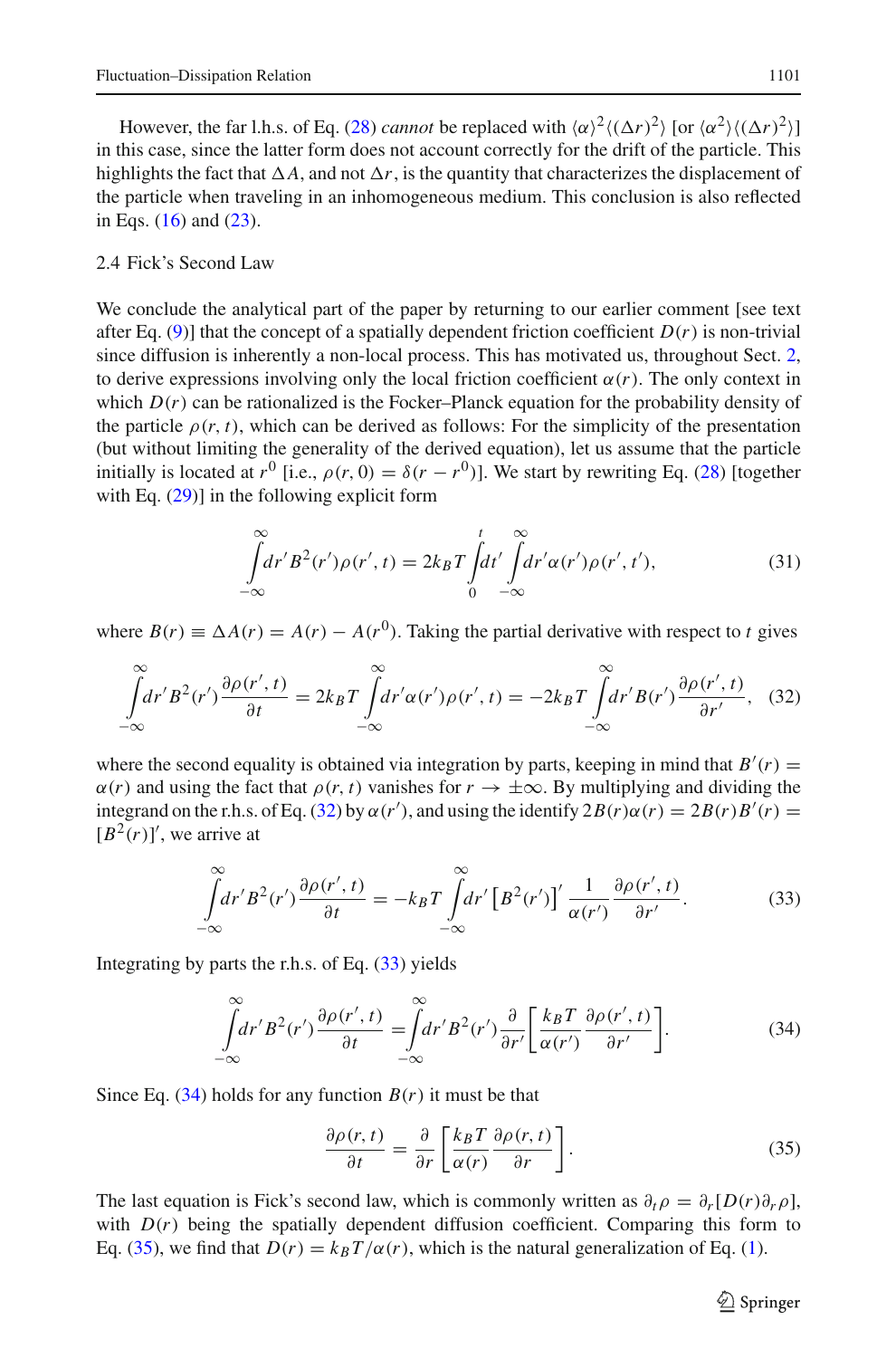## <span id="page-9-0"></span>**3 Langevin Dynamics Simulations**

In the previous section we demonstrated that much of the Itô–Stratonovich dilemma can be resolved by: (i) considering the inertial Langevin equation [\(2\)](#page-1-0) rather than its overdamped, non-inertial limit  $(5)$ , (ii) taking the ensemble average over many stochastic trajectories, and (iii) enforcing Eq. [\(15\)](#page-5-4) for the contribution of the noise to the momentum of the particle. This has led to the derivation of Eqs.  $(16)$ ,  $(23)$ , and  $(28)$ , which we now test using computer simulations. When performing Langevin dynamics simulations, a set of algebraic equations (an "integrator") is used to generate stochastic trajectories of the particle. Choosing the appropriate convention to be implemented in the integrator invokes the Itô–Stratonovich dilemma in a slightly different form, as will be discussed in the following section.

<span id="page-9-1"></span>For the Langevin dynamics simulations, we use the GJF integrator [\[20](#page-17-9)] which, starting with  $r = r^n$  and  $v = v^n$  at  $t = t_n$ , uses the following equations for calculating the position,  $r^{n+1}$ , and velocity,  $v^{n+1}$ , at time  $t_{n+1} = t_n + dt$ 

$$
r^{n+1} = r^n + bdt v^n + \frac{bdt^2}{2m} f^n + \frac{bdt}{2m} \sqrt{2\alpha k_B T dt} \sigma^{n+1}
$$
  
(36)  

$$
v^{n+1} = av^n + \frac{dt}{2m} (af^n + f^{n+1}) + \frac{b}{m} \sqrt{2\alpha k_B T dt} \sigma^{n+1},
$$
  
(37)

where  $f^n = f(r^n)$ ,  $\sigma^n$  is a random Gaussian number satisfying Eq. [\(8\)](#page-2-0), and the coefficients *a* and *b* are given by

<span id="page-9-2"></span>
$$
b = \left(1 + \frac{\alpha dt}{2m}\right)^{-1} \tag{38}
$$

$$
a = b \left( 1 - \frac{\alpha dt}{2m} \right). \tag{39}
$$

For a constant friction coefficient  $\alpha$ , it was analytically demonstrated that the GJF integrator provides exact configurational thermodynamic response for both flat and harmonic potentials for any time step *dt* within the stability criterion of the method [\[20\]](#page-17-9). For spatially dependent friction  $\alpha(r)$ , one needs to choose the value of  $\alpha$  to be used in Eqs. [\(36\)](#page-9-1)–[\(39\)](#page-9-2). The conventions of Itô, Stratonovich, and Hänggi (the isothermal) correspond to setting  $\alpha = \alpha(r^n)$ ,  $\alpha = [\alpha(r^n) + \alpha(r^{n+1})]/2$ , and  $\alpha = \alpha(r^{n+1})$ , respectively. None of these interpretations is physically accurate since, as our discussion in Sect. [2.1](#page-3-0) reveals, the important friction coefficients are  $\bar{\alpha}_r$  [\(11\)](#page-4-1) and  $\bar{\alpha}_t$  [\(14\)](#page-4-0). The former governs the friction term in Eq. [\(10\)](#page-3-2) and, therefore, is the one to be used in expressions [\(38\)](#page-9-2) and [\(39\)](#page-9-2) for the coefficients *b* and *a* characterizing the dissipation decay rate of the velocity. The latter should be used for the noise amplitude,  $(2k_B\bar{\alpha}_t dt)^{1/2}$ . For smooth friction functions,  $\bar{\alpha}_r$  differs by  $\mathcal{O}(dt)$  from the value used in the Itô and isothermal interpretations, and by  $O(dt^2)$  from the Stratonovich value. This may indicate that the most accurate interpretation is that of Stratonovich. Unfortunately, the Stratonovich friction coefficient uses information about the position of the particle at the end of the time step. Therefore, using this value in Eq. [\(13\)](#page-4-3), would result in violation of Eq. [\(15\)](#page-5-4), which must be satisfied by the stochastic noise term. The isothermal interpretation suffers from exactly the same deficiency of the noise term, while Itô's convention, despite satisfying Eq. [\(15\)](#page-5-4), assumes a value which clearly deviates by  $O(dt)$  from  $\bar{\alpha}_t$ .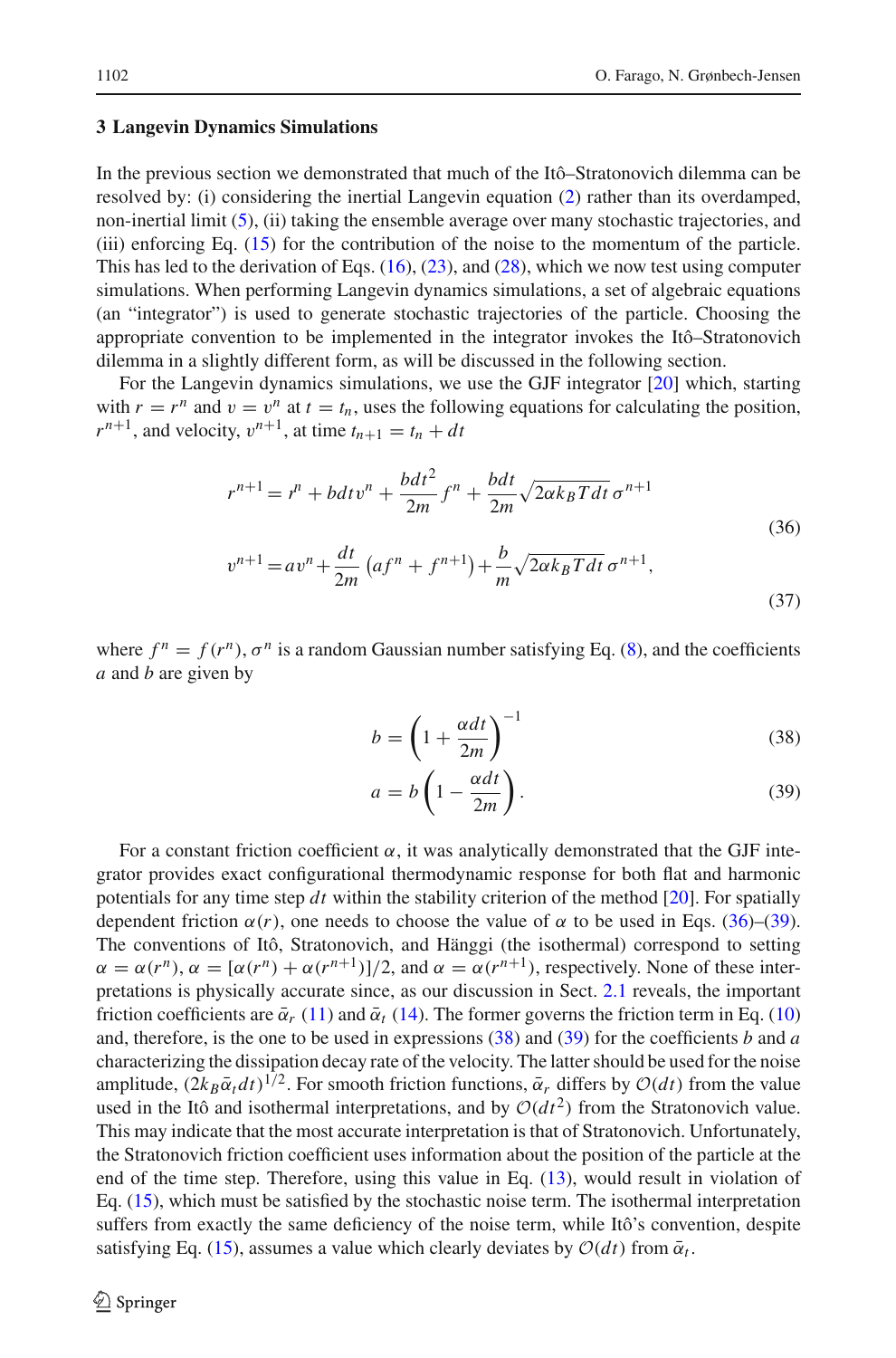

<span id="page-10-1"></span>**Fig. 1** The probability distribution computed using Itô (*dashed-dotted*), Stratonovich (*dashed*), isothermal (*solid*), and the new inertial (same solid curve which is indistinguishable from the isothermal curve at the resolution of the graph) interpretations. The results correspond to a particle diffusing in a flat potential with a friction function that has a sinusoidal form. The results for the different conventions were computed with the same normalized time step  $dt = 0.1$ .

In our previous work we proposed a new "inertial" convention [\[15\]](#page-17-4), where  $\bar{\alpha}_r$  [\(11\)](#page-4-1) is used for the coefficients *a* and *b*, while

$$
\bar{\alpha}_t \simeq \bar{\alpha}_r(r^n \to r^n + v^n dt) = \frac{\int_{r^n}^{r^n + v^n dt} \alpha(r) dr}{v^n dt} = \alpha(r^n) + \alpha'(r^n) \frac{v^n dt}{2} + \mathcal{O}(dt^2), \quad (40)
$$

<span id="page-10-0"></span>is used for the noise amplitude. The fact that the friction coefficient given by Eq. [\(40\)](#page-10-0) is based on information existing at  $t = t_n$  only, makes  $(2\bar{\alpha}_t k_B T dt)^{1/2} \sigma$  a true Gaussian variable and ensures that Eq.  $(15)$  is obeyed. Expression  $(40)$  is essentially the best guess that one can make for  $\bar{\alpha}_t$  at  $t = t_n$ . It involves the assumption that the particle travels with velocity  $v^n$ during the time step. This is a reasonable estimation of  $\bar{\alpha}_t$  for small time steps  $dt \ll \tau$ , during which the trajectory of the particle is nearly ballistic.

Obviously, neither the newly proposed inertial convention nor the above mentioned more familiar ones (Itô, Stratonovich, isothermal) are exact for discrete time steps. The fact that the integrator numerically solves the inertial Langevin equation [\(2\)](#page-1-0) and not its non-inertial form [\(5\)](#page-1-3), guarantees that the correct equilibrium distribution is obtained when  $dt \rightarrow 0$  for *any* sensible interpretation. The difference between the conventions, as implemented for inertial Langevin dynamics, is simply the rate of convergence to the correct distribution for  $dt \rightarrow 0$ . This may seem as a lighter version of the Itô–Stratonovich dilemma, which is *only* a fundamental issue if the inertial term is entirely omitted in the Langevin equation. However, the rate of convergence has a considerable practical importance in simulations where the time step *dt* is not infinitesimal. The difference between the conventions is demonstrated in Fig. [1,](#page-10-1) showing the simulated spatial equilibrium distribution of a particle of normalized mass  $m = 1$ , in contact with a bath at constant temperature  $T$ , moving in a one-dimensional medium with a flat potential and a sinusoidal normalized friction coefficient given by  $\alpha(r)$  =  $2.75 + 2.25 \sin(2\pi r/L)$ , where  $L = 40$  is the spatial extension of the system in normalized units. All the results depicted in Fig. [1](#page-10-1) were derived from simulations with normalized time step  $dt = 0.1$ . Since the potential energy is constant, the equilibrium distribution must be uniform. Our results show that both Itô and Stratonovich interpretations exhibit noticeable deviations from the correct uniform equilibrium distribution. The deviations reflect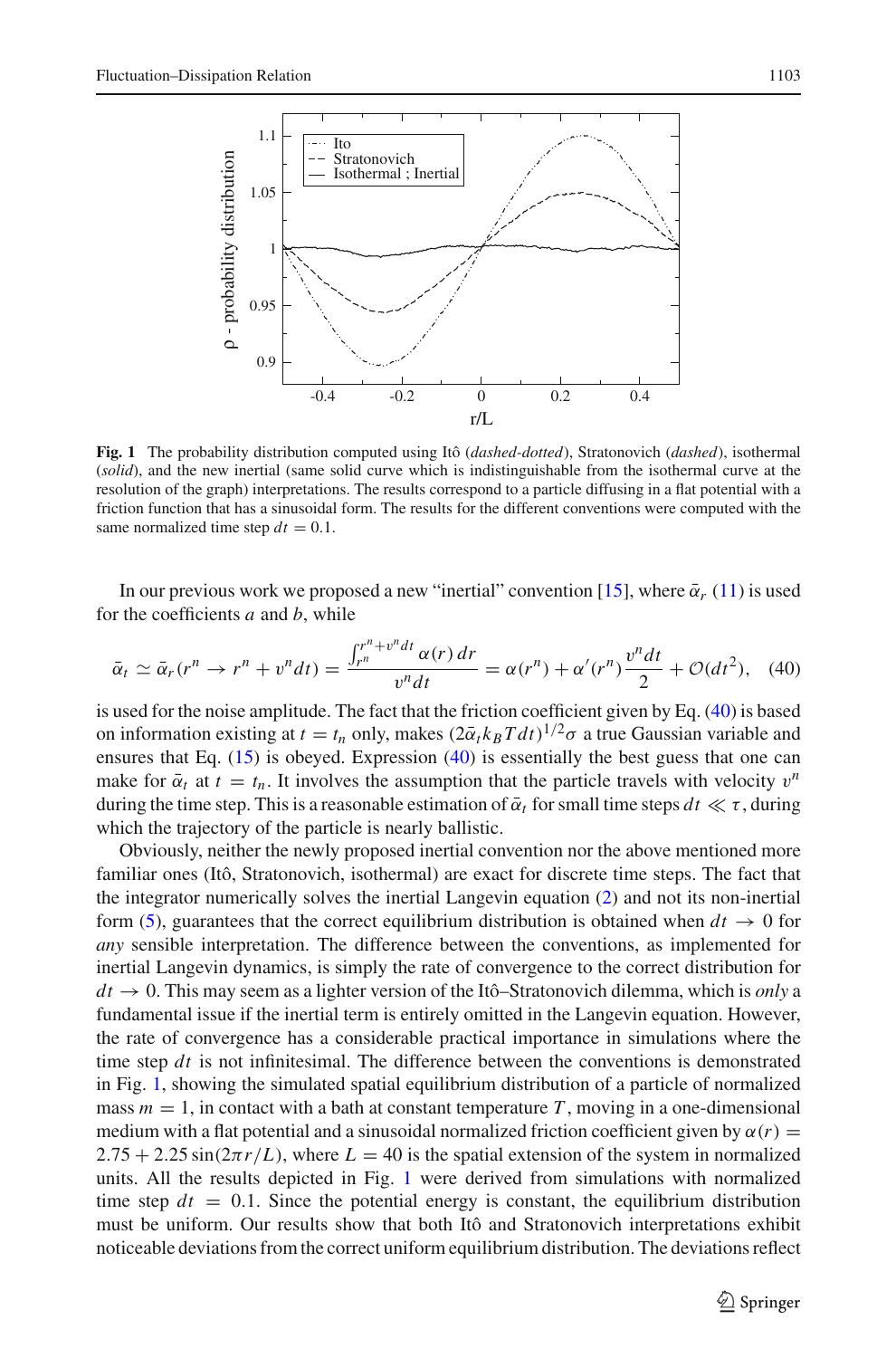the sinusoidal form of the friction function. In contrast, the isothermal and inertial conventions produce indistinguishable distributions that are fairly uniform and deviate by less than 0.5 % from the correct value of 1.

The ability of the isothermal and inertial conventions to accurately sample the equilibrium distribution function while using relatively large time steps was discussed in detail in Ref. [\[15](#page-17-4)]. In short, the reason lies in the fact that these conventions account correctly for the drift of the particle, although this happens in very different ways. In the inertial convention the drift originates from the dissipation term in the integrated Langevin equation, while the noise term in that equation has zero mean, in accordance with Eq. [\(15\)](#page-5-4). In contrast, in the isothermal convention, Eq. [\(15\)](#page-5-4) for the noise is not satisfied, and the drift is generated by the friction term being larger than necessary. Fortunately for the isothermal convention, these two errors cancel each other. The deviations from a uniform probability distribution of the Itô and Stratonovich conventions originate from  $O(dt^2)$  errors in the computed drift, which can be corrected at the end of each time-step by adding a "spurious drift term" to  $r^{n+1}$ . Based on this strategy, we pre-sented yet another convention, the "corrected-Stratonovich convention", in Ref. [\[15](#page-17-4)]. While for smooth friction functions, the latter convention is computationally almost as good as the isothermal and inertial conventions, it is not useful for systems where  $\alpha(r)$  exhibit rapid spatial variations. We therefore focus on a comparison between the isothermal and inertial conventions. In the simulations reported in Fig. [1,](#page-10-1) we observed that, when starting with the same initial position and velocity and using the same seed for the Gaussian random number generator, the isothermal and inertial conventions produced nearly identical trajectories, which explains why the resulting probability distributions depicted in Fig. [1](#page-10-1) are indistinguishable.

The discussion in the previous paragraph is valid only for smooth friction functions for which the change in the friction coefficient during the time step is small. When  $\alpha(r)$  exhibits rapid spatial variations, the more physically-based inertial convention performs much better than the isothermal one. This is nicely demonstrated in Fig. [2,](#page-12-0) showing the results of simulations similar to those depicted in Fig. [1,](#page-10-1) with the only difference being that the sinusoidal friction function has been replaced with the step-function  $\alpha(r) = 0.5 + 4.5\Theta(r)$ , where  $\Theta(r)$ is the Heaviside step function. As in Fig. [1,](#page-10-1) the deviation from a uniform probability distribution depicted in Fig. [2](#page-12-0) follows the form of the simulated friction function. In contrast to Fig. [1,](#page-10-1) the isothermal and inertial conventions do not generate similar trajectories and distribution functions. The latter, albeit not exact, is clearly superior to the former. For comparison, the results of the Stratonovich convention are also displayed. Notice (by comparing Fig. [2a](#page-12-0) for  $dt = 0.1$  and b for  $dt = 0.05$ ) the fundamental difference between the Stratonovich and isothermal results which appear as step functions with an amplitude scaling linearly with *dt*, and the inertial convention which, away from the discontinuity in  $\alpha$  (at  $r = 0$ ), recovers the correct value  $\rho = 1$ .

Figure [3](#page-13-0) shows the distribution function computed from simulations of a particle traveling in a medium with the same step friction function as in Fig. [2,](#page-12-0) but in this case within a harmonic potential well  $U = kr^2/2$  with a normalized spring constant  $k = 2$ . When the deterministic force does not vanish (as in this case), Eq. [\(40\)](#page-10-0) can be modified to  $\bar{\alpha}_t$   $\approx$  $\bar{\alpha}_r(r^n \rightarrow r^n + v^n dt + f^n dt^2/2m)$ , although the impact of the new term involving  $f^n$ is nearly negligible for small *dt*. Our results demonstrate, once again, the advantage of the inertial interpretation over the isothermal one in producing accurate distribution with relatively large time steps  $(dt = 0.1$  in Fig. [3\)](#page-13-0). Notice that both interpretations converge to the correct Gaussian form,  $\rho_{eq}(r) = (k/2\pi k_BT)^{1/2} \exp(-kr^2/2k_BT)$ , away from the interface between the two friction regimes. This observation can be traced to the fact that for a constant  $\alpha$  and a harmonic potential, the GJF integrator generates the exact Gaussian distribution [\[20\]](#page-17-9).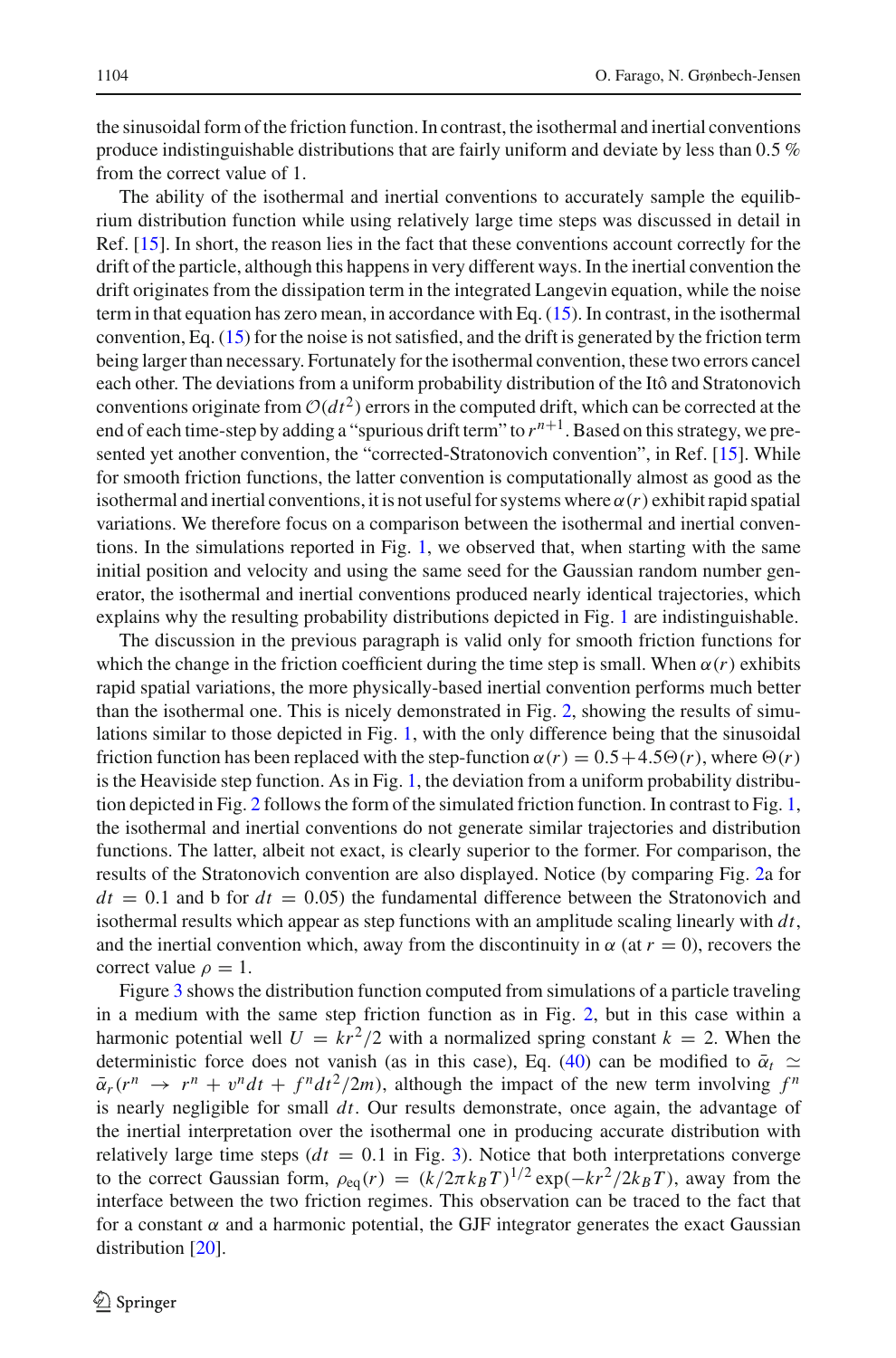

<span id="page-12-0"></span>**Fig. 2** Probability distribution computed using Stratonovich (*dashed-dotted*), isothermal (*dashed*), and inertial (*solid curve*) interpretations. The results correspond to a particle diffusing in a flat potential with a step friction function. The results for the different conventions were computed with (**a**)  $dt = 0.1$  and (**b**)  $dt = 0.05$ .

Having established the GJF integrator with the inertial convention as the best available method for simulating dynamics in systems with space-dependent friction, we now wish to use this method to examine the validity of the theoretical predictions from Sect. [2.](#page-3-1) We start with the relation  $\langle \bar{\alpha}_r \Delta r \rangle = 0$  [\(16\)](#page-5-0) governing the drift of the particle in the absense of a deterministic force  $(f = 0)$ . We consider a particle moving in a medium with the following "ramp" friction function

$$
\alpha(r) = \begin{cases}\n0.5 & \text{for } r < -10 \\
0.5 + 0.225(r + 10) & \text{for } -10 \le r \le 10. \\
5.0 & \text{for } r > 10\n\end{cases}
$$
\n(41)

<span id="page-12-1"></span>Starting at  $r^0 = 0$  with a velocity randomly drawn from the equilibrium Maxwell–Boltzmann distribution, we follow the particle and record its position as a function of the time  $\Delta t$ . We set the integration time step to  $dt = 0.01$ , which is 10 times smaller than the time step used in Figs.  $1-3$  $1-3$ . The ensemble average is calculated by repeating this procedure for  $10<sup>7</sup>$  different stochastic trajectories. The results, depicted by solid circles in Fig. [4,](#page-13-1) are in full agreement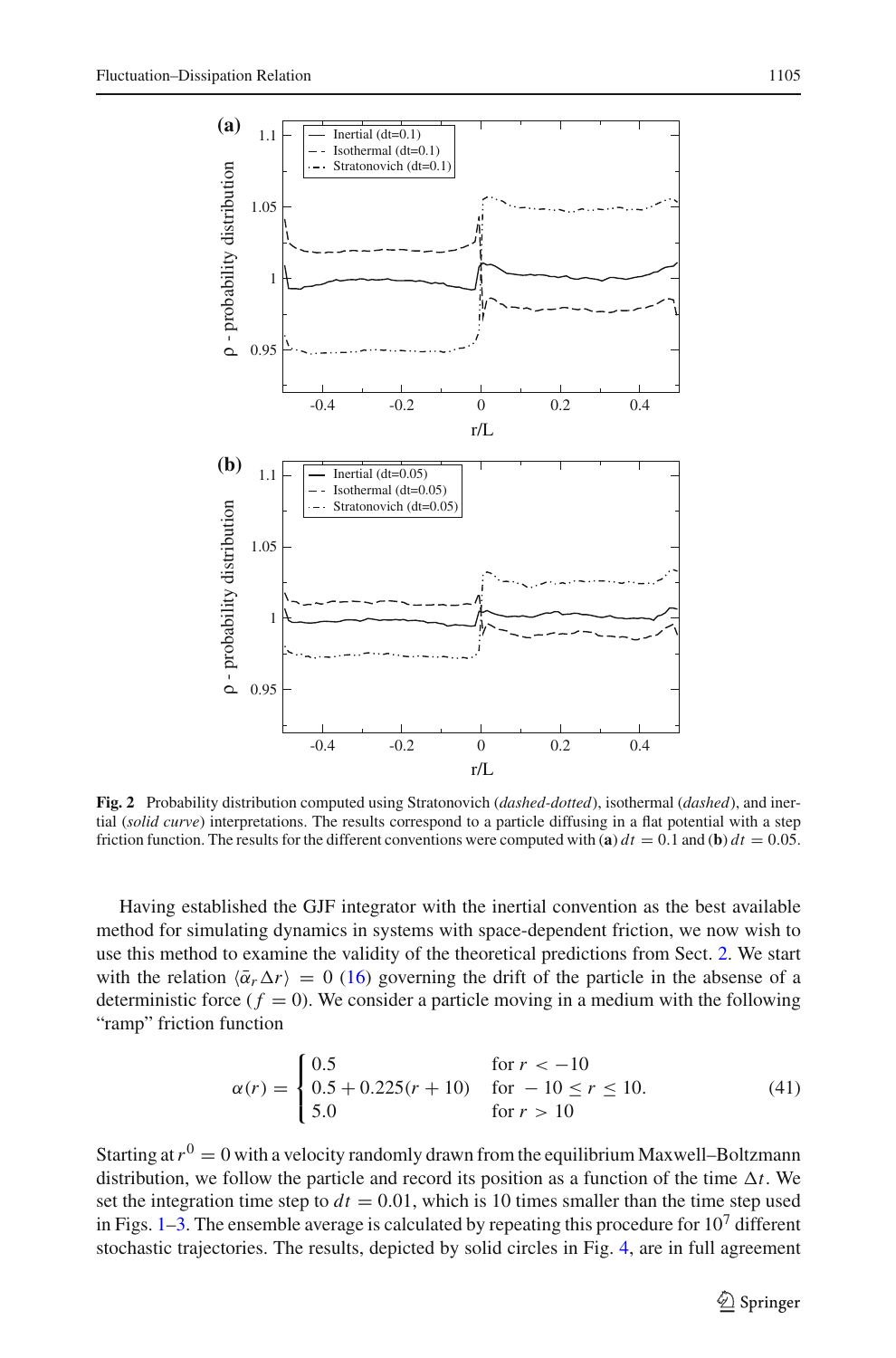

<span id="page-13-0"></span>**Fig. 3** Probability distribution computed using the isothermal (*dashed*), and inertial (*solid curve*) interpretations. Results correspond to a particle diffusing in a harmonic potential with normalized natural frequency  $\sqrt{k/m} = \sqrt{2}$  and with a step friction function. Results for the different conventions were computed with *dt* = 0.1. *Thick solid curve* depicts the exact equilibrium Gaussian distribution. *Inset* shows a magnification of the central region of the distribution.



<span id="page-13-1"></span>**Fig. 4** Ensemble averages of  $\bar{\alpha}_r \Delta r$  (*solid circles*) and  $\alpha_0 \Delta r$  (*open squares*) as a function of time  $\Delta t$ . Data computed from simulations of  $10<sup>7</sup>$  trajectories of a particle traveling in a flat potential and a ramp friction function Eq. [\(41\)](#page-12-1). The time step of the simulations:  $dt = 0.01$ .

with Eq. [\(16\)](#page-5-0). For comparison, we also show (open squares) the temporal dependence of  $\alpha_0 \langle \Delta r \rangle$  (where  $\alpha_0 = \alpha(r^0) = 2.75$ ). As expected, the data reveals that there is an average drift toward negative values of *r*; i.e., in the direction of the smaller friction coefficient.

When  $f \neq 0$ , we expect the force-drift relationship  $f \Delta t = \langle \bar{\alpha}_r \Delta r \rangle$  Eq. [\(23\)](#page-6-1) to hold for large time scales  $\Delta t \gg \tau$ . To test the validity of this prediction, we performed two sets of simulations similar to those described in the previous paragraph, but now with non-vanishing forces  $f = 0.1$  and  $f = -0.1$ . These values of f have been chosen to make the deterministic force comparable to the spurious force  $f_s$  Eq.  $(21)$ , and in order to examine both the situation where  $f$  and  $f_s$  are parallel to each other as well as the case where they point in opposite directions. The results of these simulations are summarized in Fig. [5,](#page-14-0) where we plot the ratio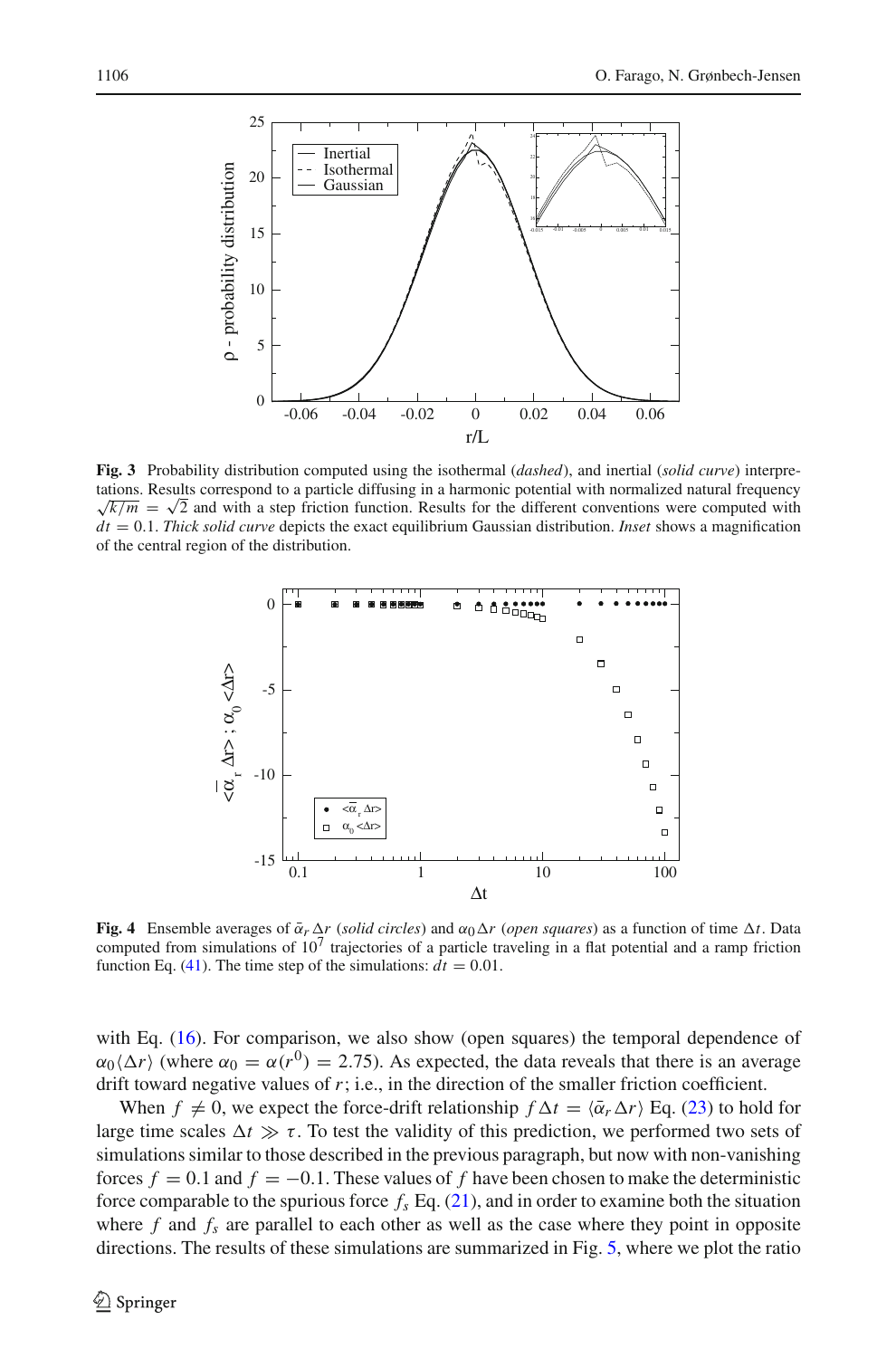

<span id="page-14-0"></span>**Fig. 5** Ratio between  $\langle \bar{\alpha}_r \Delta r \rangle$  and  $f \Delta t$  as a function of time  $\Delta t$  for  $f = 0.1$  (*solid circles, solid curve*) and  $f = -0.1$  (*open circles, dashed curve*). Data computed from simulations of  $10<sup>7</sup>$  trajectories of a particle traveling in a linear potential  $-fr$  and a ramp friction function Eq. [\(41\)](#page-12-1). The time step of the simulations:  $dt = 0.01$ .

 $\langle \bar{\alpha}_r \Delta r \rangle / (f \Delta t)$  as a function of  $\Delta t$ . The figure demonstrates that the ratio indeed converges to unity at times much larger than the ballistic relaxation time  $\tau$ , which can be evaluated by  $m/\max(\alpha) = 0.2 < \tau < 2 = m/\min(\alpha)$ . The crossover into the large  $\Delta t$  regime occurs at somewhat smaller times when the deterministic and spurious forces are opposite to each other.

Finally, we arrive at the generalized fluctuation–dissipation relationship Eq. [\(28\)](#page-7-1). To demonstrate the validity of this equation, we consider the same particle with normalized mass  $m = 1$  at constant temperature T, moving under the action of no force ( $f = 0$ ) in a medium with a parabolic friction function:  $\alpha(r) = 10 + 0.1r^2$ . At the initial time, an ensemble of 10<sup>7</sup> such (non-interacting) particles are placed at  $r^0 = 0$ , and with  $dt = 0.01$  we analyze their trajectories over time. The fact that the trajectories start from the minimum of a parabolic friction function ensures that, over time, the particles will arrive to further regions of the system with an ever-increasing  $\alpha(r)$ , which would prevent the friction coefficient from "saturating". We define the temperature  $T_1$ ,

$$
k_B T_1 = \frac{\langle (\bar{\alpha}_r \Delta r)^2 \rangle}{2 \int_0^{\Delta t} \langle \alpha(t) \rangle dt},\tag{42}
$$

<span id="page-14-1"></span>which, according to Eq. [\(28\)](#page-7-1), is expected to converge to the thermodynamic temperature *T* at large times  $\Delta t \gg \tau$ . We also compare Eq. [\(28\)](#page-7-1) with the standard form of the fluctuation– dissipation relationship [see Eqs.  $(1)$  and  $(6)$ ], featuring the temperature  $T_2$ 

$$
k_B T_2 = \frac{\alpha_0 \left( (\Delta r)^2 \right)}{2\Delta t},\tag{43}
$$

<span id="page-14-2"></span>that would have converged to unity had the friction coefficient been constant  $\alpha(r) = \alpha(r^0)$  $\alpha_0 = 10$ . Our results, which are summarized in Fig. [6,](#page-15-1) demonstrate that  $T_1$  indeed converges to  $T$  - in full agreement with Eq. [\(28\)](#page-7-1). In contrast, the value of  $T_2$  steadily decreases at large times, which exemplifies that  $\langle (\Delta r)^2 \rangle$  does not scale linearly with  $\Delta t$  as suggested by the conventional fluctuation–dissipation relationship. Notice that the large time behavior of  $T_2$ depends on the form of the function  $\alpha(r)$ . In the case studied here,  $\alpha(r)$  has a parabolic form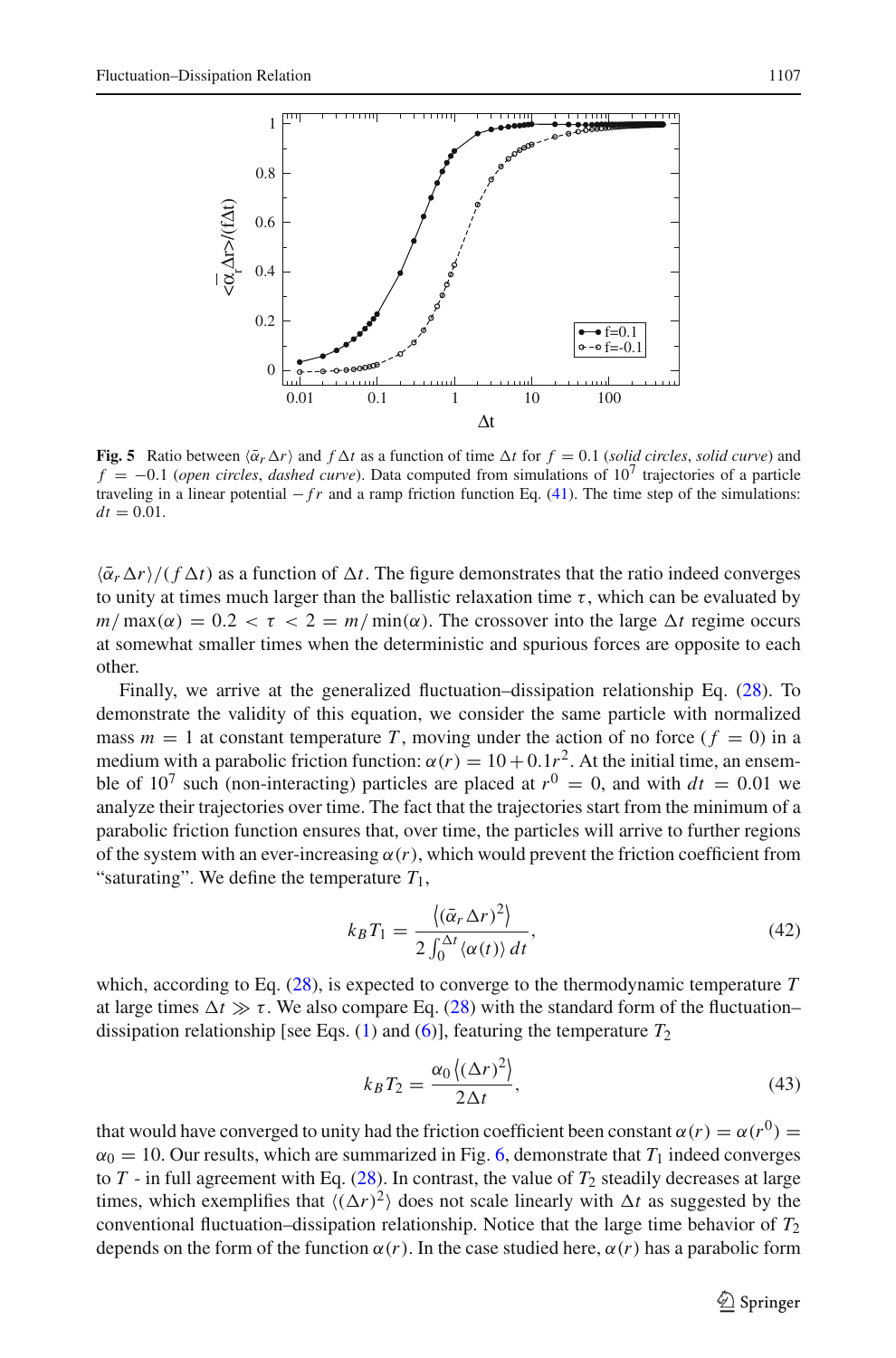

<span id="page-15-1"></span>**Fig. 6** Time dependence of the temperatures  $T_1$  [Eq. [\(42\)](#page-14-1)—*solid curve*] and  $T_2$  [Eq. [\(43\)](#page-14-2)—*dashed curve*] defined, respectively, from the generalized (for non-uniform  $\alpha$ ) and standard (for constant  $\alpha$ ) forms of the fluctuation–dissipation relationship. Data computed from simulations of  $10<sup>7</sup>$  trajectories of a particle traveling in a flat potential and a parabolic friction function, where the initial position is at the minimum of the parabola. The time step of the simulations:  $dt = 0.01$ .

and the friction coefficient increases from the initial value of  $\alpha_0$ . This would naturally lead to a decrease in *T*2, which serves as a measure for the effective diffusion coefficient.

## <span id="page-15-0"></span>**4 Concluding Remarks**

We conclude with the highlights of the study:

- 1. When a particle diffuses in a medium with spatially dependent friction coefficient, it exhibits a drift toward the low-friction end. The drift represents an inertial effect originating from the fact that when the particle travels toward a less viscous side, it suffers less dissipation and therefore travels longer distances. The drift counters the tendency of the particle to get trapped, due to slower diffusivity, in the more viscous parts of the system. The total amount of time spent by the particle in each part of the system is, obviously, independent of  $\alpha(r)$  and depends only on the potential energy (via the equilibrium distribution).
- 2. Since the drift results from an inertial effect, it needs to be studied within the framework of the full Langevin equation [\(2\)](#page-1-0) and not by using its overdamped (massless) limit Eq. [\(5\)](#page-1-3). While the former equation of motion is simply Newton's second law with friction and noise, the latter equation is non-physical since it allows the velocity to diverge for an impulse of Gaussian white noise. This leads to the ambiguity known as Itô–Stratonovich dilemma of the interpretation of the stochastic integral. The dilemma is merely an artifact of the excessively simplified form Eq. [\(5\)](#page-1-3). With the full Langevin equation, all the conventions of assigning a value for the friction coefficient would yield statistically similar trajectories in the limit when the time step  $dt \rightarrow 0$ . This leaves us with the "lighter version" of the dilemma concerning the convention with the best rate of convergence, which is an important computational issue.
- 3. We found the GJF integrator with the new inertial convention to be the best method for Langevin dynamics simulations. The method produces accurate thermodynamic behavior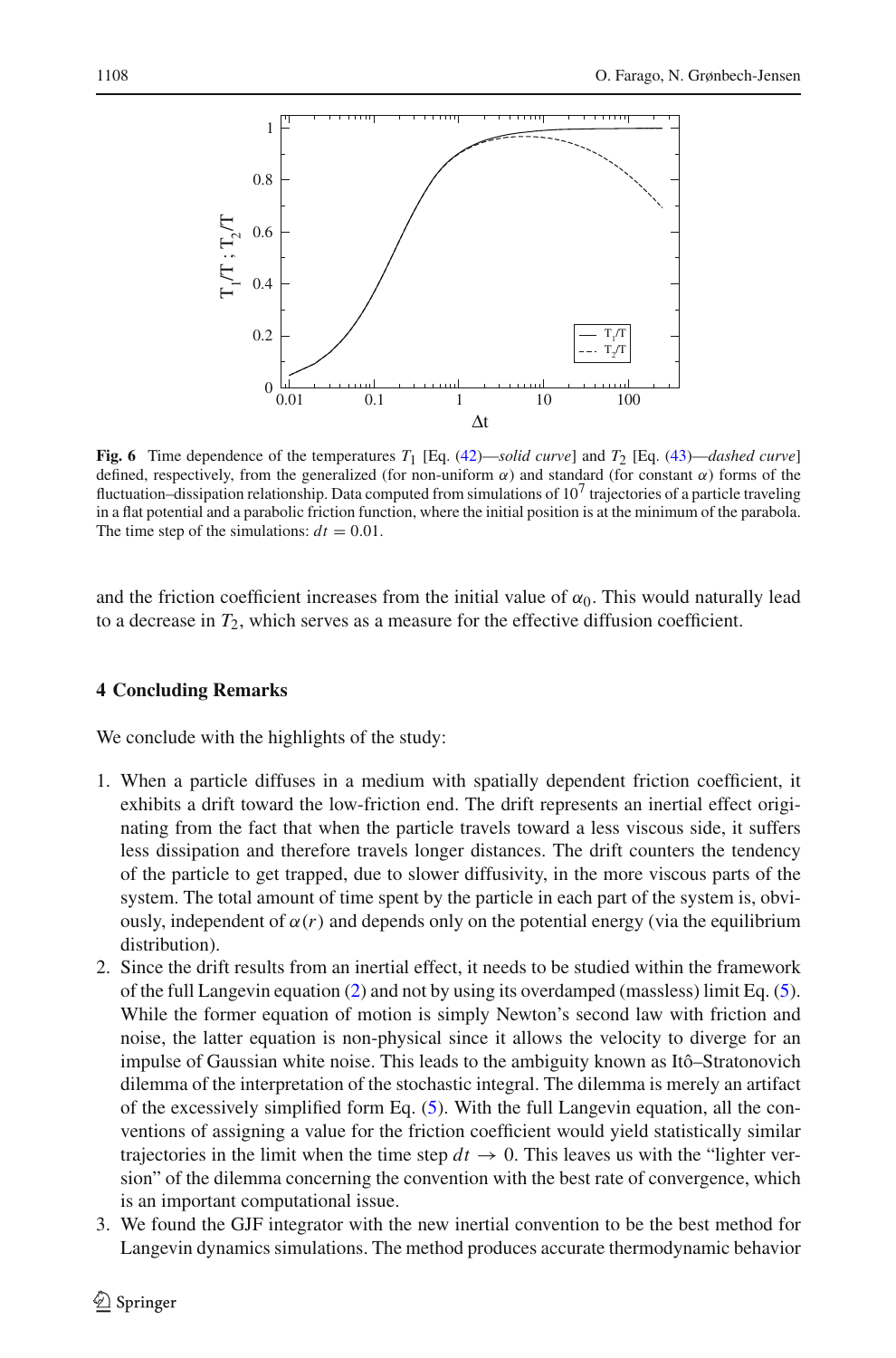at large times for relatively large integration time steps, even in systems with very rough friction landscapes. The success of the method can be attributed in part to the merits of the GJF integrator (which produces correct thermodynamic response for constant  $\alpha$  [\[20\]](#page-17-9)), and in part to the fact that the inertial convention recognizes two different friction coefficients:  $\bar{\alpha}_r$  and  $\bar{\alpha}_t$ . The former of the two friction coefficients governs the dissipative component of the integrated Langevin equation [\(10\)](#page-3-2), and the latter sets the amplitude of the stochastic noise. While expression [\(11\)](#page-4-1) for  $\bar{\alpha}_r$  is exact, expression [\(14\)](#page-4-0) for  $\bar{\alpha}_t$  is not, but it ensures that the requirement of Eq. [\(15\)](#page-5-4) for the noise is satisfied. This requirement is rooted in the way that the random collision forces are represented in the Langevin equation, where the friction describes the mean force impulse, and the noise accounts for the fluctuations around the mean force.

- 4. We derived three new equations to characterize the dynamics in media with non-uniform friction. Equations [\(16\)](#page-5-0) and [\(28\)](#page-7-1) describe the average and mean squared displacement in the absence of a deterministic force  $(f = 0)$ , while Eq. [\(23\)](#page-6-1) gives the force-displacement relationship for  $f \neq 0$ . Notice that only the first equation [\(16\)](#page-5-0) holds for any time  $\Delta t$ , while the other two describe the asymptotic behavior for  $\Delta t \gg \tau$ . The equations involve the variable  $\bar{\alpha}_r \Delta r = \Delta A$  [where  $A(r)$  is the primitive function of  $\alpha_r(r)$ ], which emerges as the quantity that characterizes the statistical properties of the dynamics. The validity of the newly derived equations has been verified by computer simulations.
- 5. We demonstrated that our generalized form of the fluctuation–dissipation relationship [\(28\)](#page-7-1) is consistent with Fick's second law [\(35\)](#page-8-4), where the local diffusion coefficient  $D(r) = k_B T/\alpha(r)$ . We reemphasize that diffusion is a non-local process and, thus,  $D(r)$ bears physical meaning only within the context of a Focker–Planck differential equation, and only in cases where  $\alpha(r)$  is a smooth function. Notice that the Focker–Planck differential equation can be (and, in fact, is usually) derived from the overdamped limit of the Langevin equation of motion. The agreement between our form of the fluctuation– dissipation relationship and the Focker–Planck equation implies that ignoring inertial effects does *not* necessarily produce incorrect equilibrium distributions. It simply means that the Focker–Planck equation must be derived with care, i.e., with the appropriate spurious drift term. The problem is the overdamped dynamics itself, namely the attempt to calculate the physical trajectory of a particle from a non-physical equation where its mass is set to zero.

**Acknowledgments** This work was supported by the US Department of Energy Project DE-NE0000536 000.

## **References**

- <span id="page-16-0"></span>1. Einstein, A.: Investigation on the theory of the Brownian movement. Ann. Phys. (Leipzig) **17**, 549–560 (1905)
- <span id="page-16-1"></span>2. Langevin, P.: On the theory of Brownian motion. C. R. Acad. Sci. (Paris) **146**, 530–533 (1908)
- 3. Parisi, G.: Statistical Field Theory. Addison Wesley, Menlo Park (1988)
- <span id="page-16-3"></span><span id="page-16-2"></span>4. Itô, K.: Stochastic integrals. Proc. Imp. Acad. Tokyo **20**, 519–524 (1944)
- <span id="page-16-4"></span>5. Stratonovich, R.L.: A new representation for stochastic integrals and equations. SIAM J. Contol. **4**, 362– 371 (1966)
- <span id="page-16-5"></span>6. Doob, J.L.: The Brownian movement and stochastic equations. Ann. Math. **43**, 351–369 (1942)
- <span id="page-16-6"></span>7. Coffey, W.T., Kalmyfov, Y.P., Waldron, J.T.: The Langevin Equation: With Application in Physics, Chemistry and Electrical Engineering. World Scientific, London (1996)
- 8. van Kampen, N.G.: Stochastic Processes in Physics and Chemistry. North-Holland, Amsterdam (1981)
- <span id="page-16-7"></span>9. Hänggi, P.: Stochastic processes I: asymptotic behaviour and symmetries. Helv. Phys. Acta **51**, 183–201 (1978)
- <span id="page-16-9"></span><span id="page-16-8"></span>10. Risken, H.: The Focker–Planck Equation. Springer-Verlag, Berlin (1988)